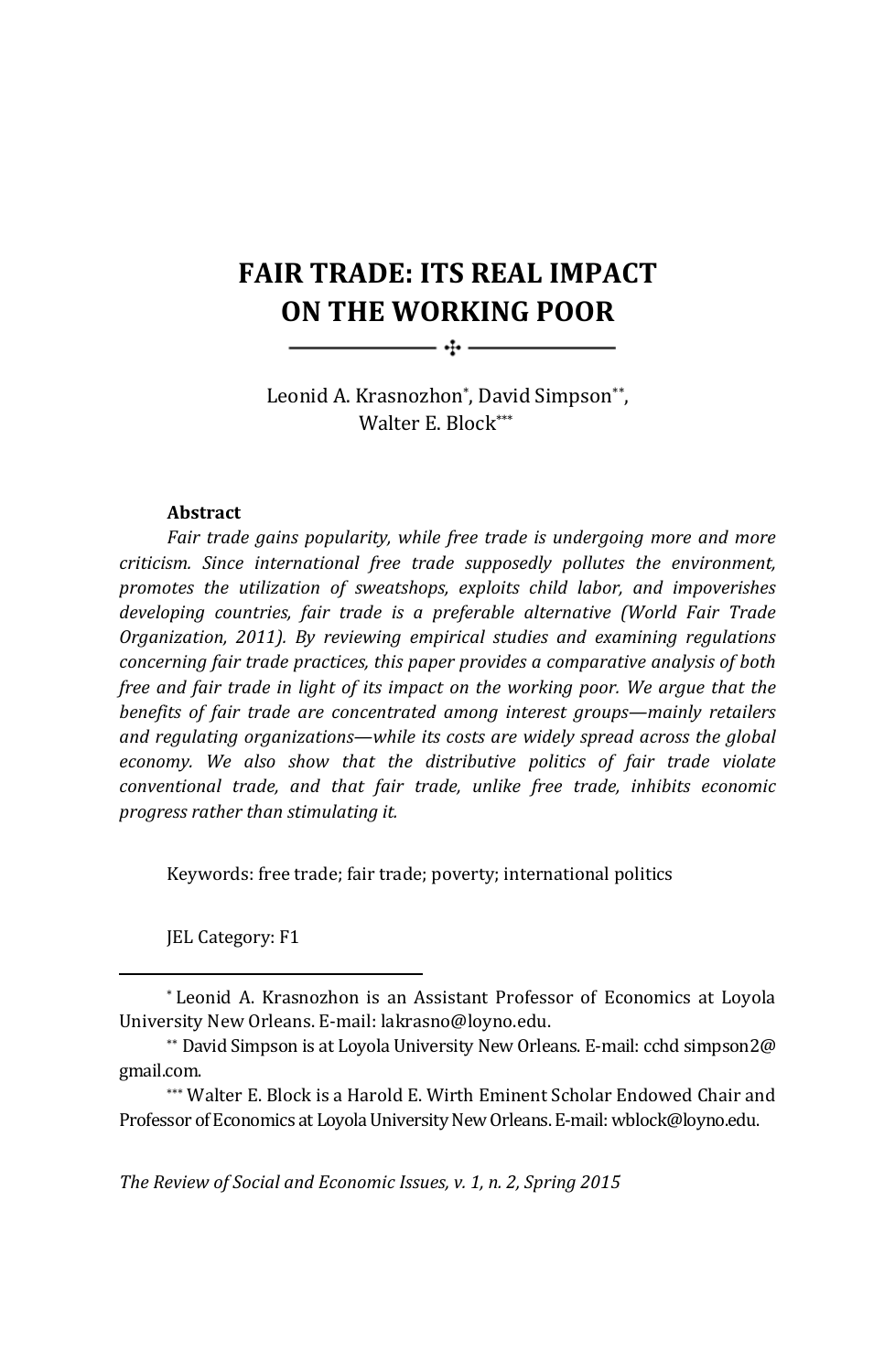#### **INTRODUCTION\***

Fair trade has been on the rise in last few decades as a solution for the inequality between the developed nations and the developing world. As described by FINE, an informal association of four international fair trade networks—Fairtrade Labeling Organizations International (FLO), World Fair Trade Organization (WFTO), Network of European Worldshops (NEWS!) and European Fair Trade Association (EFTA)—, "fair trade is a trading partnership, based on dialogue, transparency, and respect, that seeks greater equity in international trade (World Fair Trade Organization home  $page)$ ."1

The fair trade movement is organized so as to oppose the supposed exploitative practices utilized by the industrialized world against third world producers. The latter export goods that are typically hand crafted or grown, such as coffee, cocoa, sugar, tea, bananas, honey, and cotton. Often times the fair trade movement operates through petition signing and boycotting importers without fair trade certification (Renard, 2003, p. 91). Such approval is based on the guarantee that workers are not exploited, that purchases are made from cooperatives, that environmental sustainability and safe working conditions are maintained, and that the price is fair. $1$ 

There are a number of problems with this initiative. Fair trade has both advantages and disadvantages, but the latter

THE REVIEW OF SOCIAL AND ECONOMIC ISSUES

<sup>\*</sup> We owe a great debt of gratitude to two extremely incisive referees. We do not credit them for each and every suggestion, lest this paper become far too wordy. Suffice it to say that their influence on us can be felt all throughout this essay. However, as per usual, all errors both of omission and commission of course rest with us, the authors.

<sup>&</sup>lt;sup>1</sup>The concept of "fair price" is unsatisfactory from economic grounds: a free trade price, voluntarily agreed upon, is fair insofar as there is no possible way to compare the subjective utilities of the people engaged in exchange. But if they engage in it voluntarily, then the fairness is insured as far as economic science can discern. Since there are no clear‐cut criteria for a fair price, the case for fair trade is vague, weak, and inoperable—and becomes operable only once included in a free trade framework. In the view of the medieval School of Salamanca, the "fair price" was the free market price (Grice‐Hutchison, 1952). <sup>4</sup>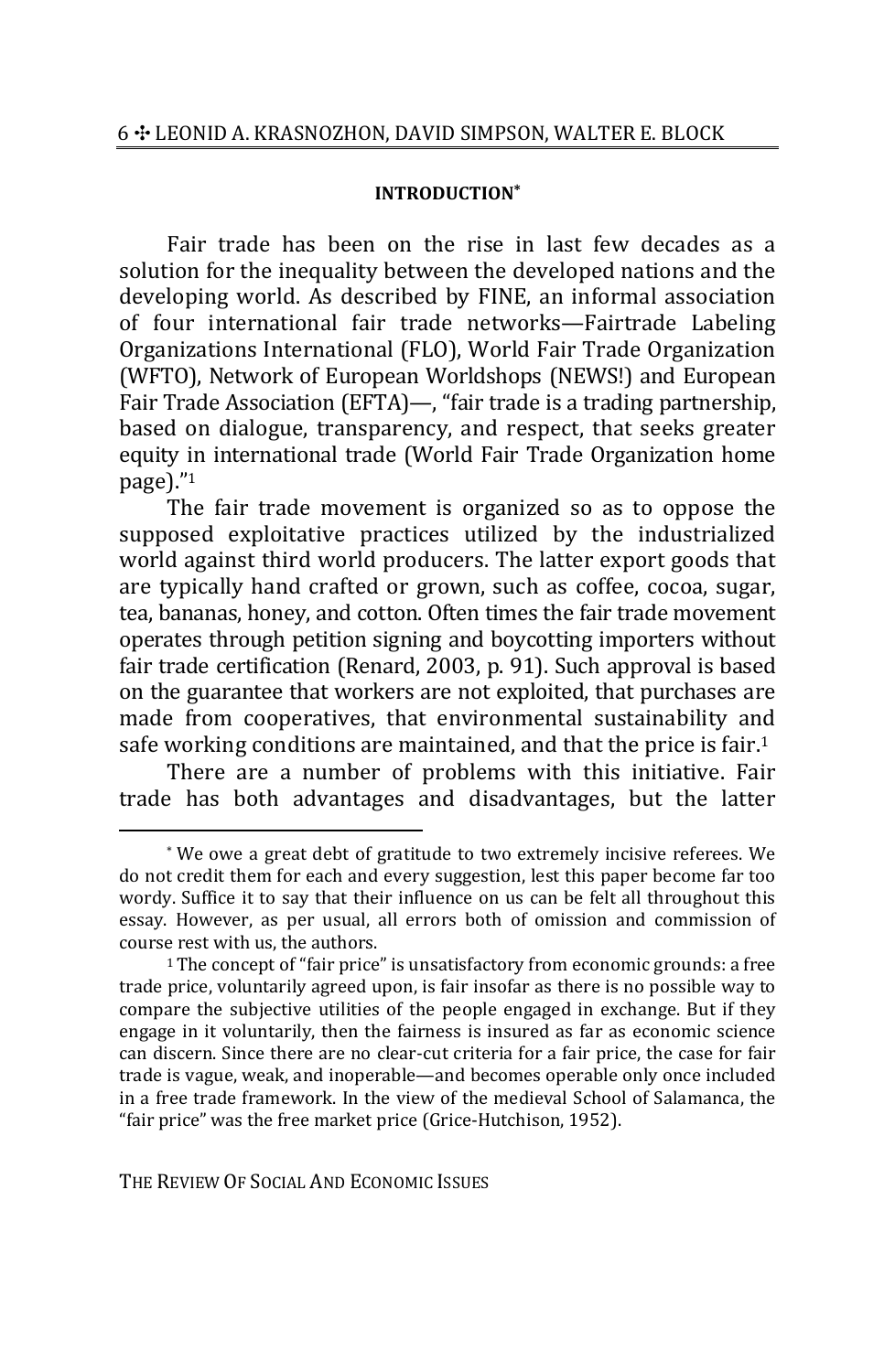undermine its mission. Like the organic food movement, fair trade is an effective marketing tool for capturing the consumer niche for "socially responsible" and "sustainable" products (Renard, 2003). This initiative reaps benefits from the appeal of fair trade, but also implicitly denigrates free trade. The fair trade movement also walks hand in hand with those who oppose unfair trade practices, but allows for a hidden export subsidy in the form of the fair trade price premium. As a result, the business ethics of the fair trade movement violate the World Trade Organization's (henceforth, WTO) own definition of free trade. Moreover, countries such as Mexico and India, which are among the top initiators of WTO antidumping cases, are also active leaders of the fair trade movement (WTO, 2012). Since antidumping cases are often arbitrary and subject to special interests, this supposed "fairness" deserves more scrutiny (Irwin, 2009).

Fair trade undermines free trade under the pretense of livable income, sustainable environment, and social dialogue. It also restricts international openness by shielding inefficient firms from international competition and rewarding producers for non‐ competitive behavior. The distributive politics of fair trade concentrate benefits among the interest groups of regulating agencies and retailers, while the costs are spread across the global economy. In other words, fair trade uses business ethics and public moral sentiments to insulate inefficiency and to justify anti‐ market conduct (Ruben, 2012; Griffiths, 2011; Valkila et al., 2010; Valkila 2009). While we agree that poverty, child labor, and pollution of the environment are real problems, fair trade is not a "magic bullet." In reality, fair trade incurs real costs, entails welfare loss, and shrinks the window of opportunities for all countries—especially developing ones. Nevertheless, we do not argue that free trade solves all these problems. But unlike fair trade, free trade at least gives a nation the opportunity of engaging in mutually beneficial exchange with other countries. Thus, while the benefits of free trade are substantial, trade is only part of the bigger picture of world economic development.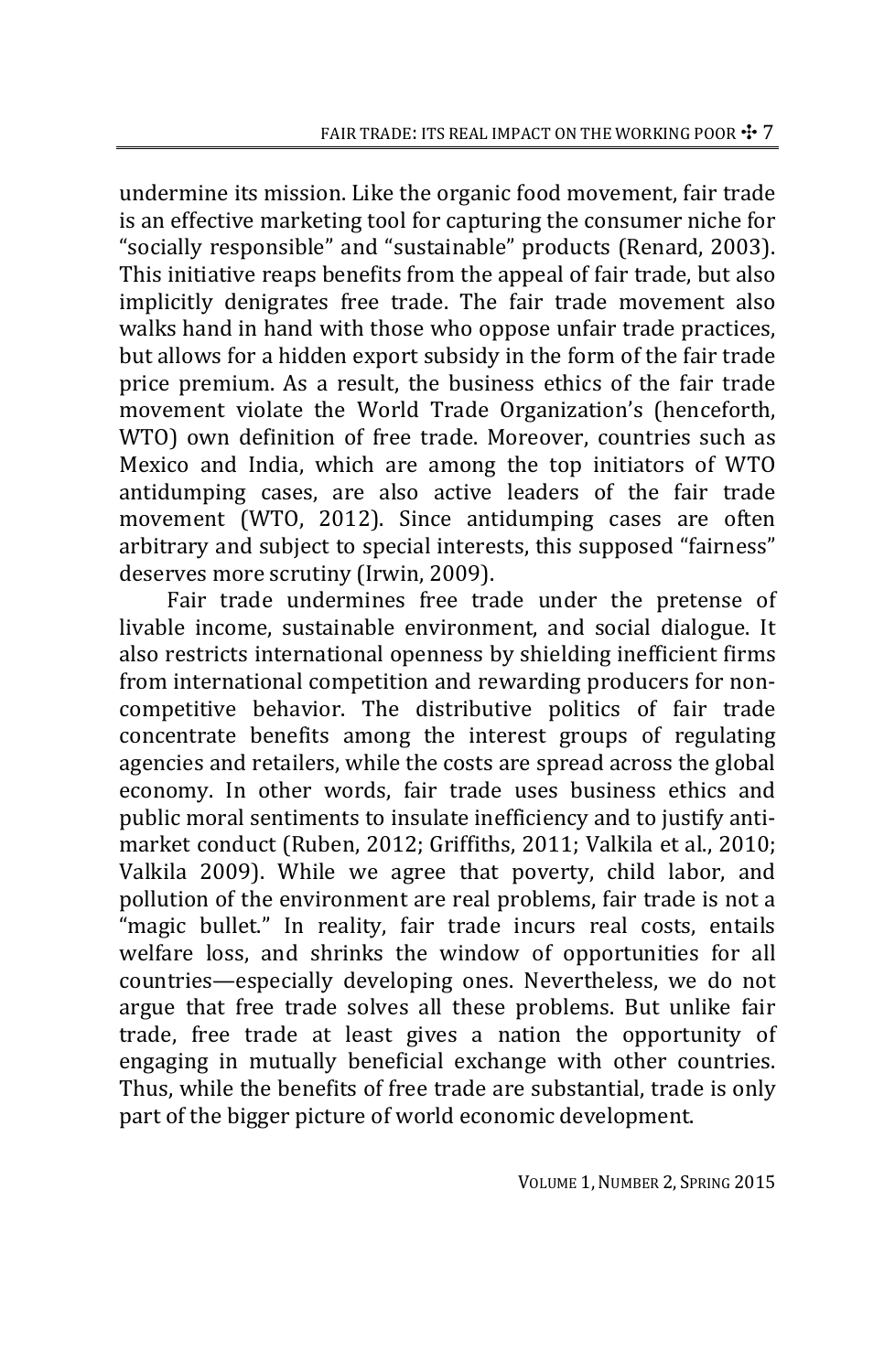In the remainder of this paper we proceed as follows. In section II, we review the case for fair trade as offered by its advocates and compare it with that for free trade. In section III we question in more detail whether fair trade makes people in developing countries better off. We conclude in section IV.

# **FAIR AND FREE TRADE**

Are free trade and fair trade compatible?Free trade and fair trade have a single but very important feature in common: just like globalization, the decision to trade or not is a choice. All their other features are different. While free trade is an integral part of the "obvious and natural system of liberty" (Smith, 1976 [1776], p. 457), fair trade is unclear and unnatural. The reason for this—and the main difference between the two types of trade—is found in the pricing mechanism. International free trade presupposes the use of prices on the world market determined by demand and supply, while fair trade uses its own price, only partially and indirectly based on the market price. Several sociologist use the theory of conventions to argue that fair trade goes beyond economics because the market price cannot encapsulate all information about the fair trade product (Rallet, 1993; Boltansky and Thevenot, 1991). Nonetheless, the fair trade price, which is the total price paid to producers, is an economic concept, and it includes both the fair trade minimum price and the fair trade premium (WFTO, 2011).

Like the minimum wage law, the fair trade minimum price is a price floor. It is a formal safety net that covers producers' average costs of production, provides 'livable' wages, and allows access to product markets. The minimum price also "protects producers from being forced to sell their products at too low a price" when it is above the price on the world market (WFTO, 2011). There is only one exception to the rule: if the market price is already above the fair trade minimum price, then it is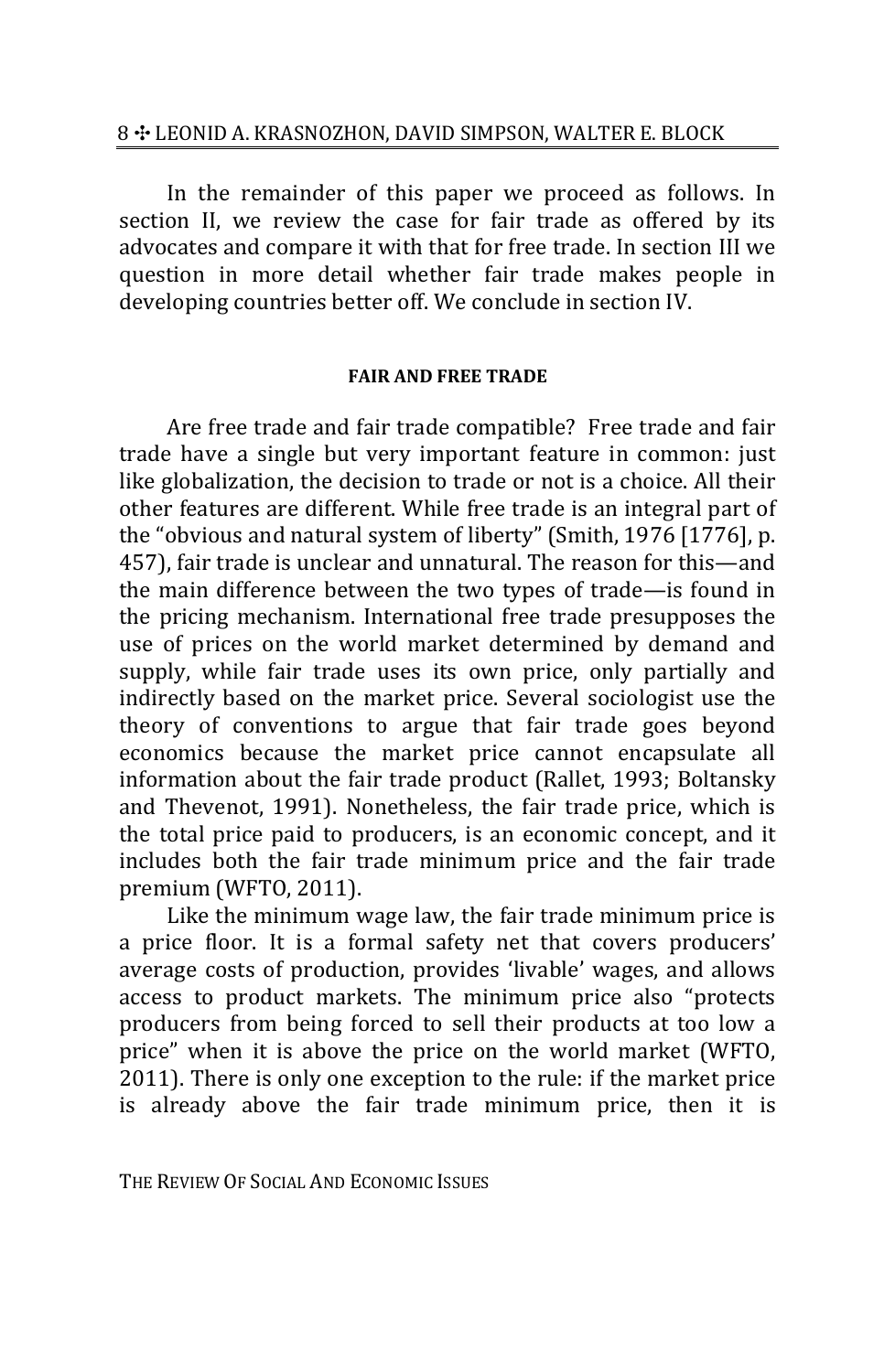considered fair. The fair trade practice, however, is incompatible with a key economic principle: wages reflect labor productivity. High wages are due to high labor productivity and vice versa, and usually a poor country starts with low productivity and thus low wages. International openness, economic freedom, and the resultant economic growth, all move domestic wages upwards towards the world level. On the contrary, trade restrictions reduce productivity and keep wages below their free‐trade potential. Therefore, efforts to constrain free trade are counterproductive, particularly from the point of view of those who support fair trade.

The fair trade minimum price is not only a price floor, but also constitutes a certification fee, the minimum price that buyers must pay producers for a product to receive the fair trade standards certification (ibid.). This certification only complicates the flow of products from developing to developed economies. As Renard (2003) expresses her concern, the major stake‐holders of the food market have already captured the gains from the fair trade certification by occupying the niche market for socially‐ responsible products. The fair trade market niche thus increases retailers' profit margins to otherwise unfeasible levels in the absence of the fair trade price markup.

In addition to the price floor and certification fee, the fair trade price includes the fair trade premium—the amount paid to producers in addition to the payment for their products, i.e. a direct charitable donation to producers and their employees. The idea behind it is that the additional money will go to producers and their community, whose higher incomes will lift them from poverty. Producers decide democratically on the specific use of the premium (WFTO, 2011), which includes investment in their business, livelihood (community) support, or the socio‐economic development of workers and their community (WFTO, 2011). In a sense, the premium is the NGOs' alternative to foreign aid or microfinance. In this context, Sidwell (2008) argues that fair trade constitutes a moral hazard problem, given that "fair trade is an inefficient way to transfer money, with 90 percent of the premium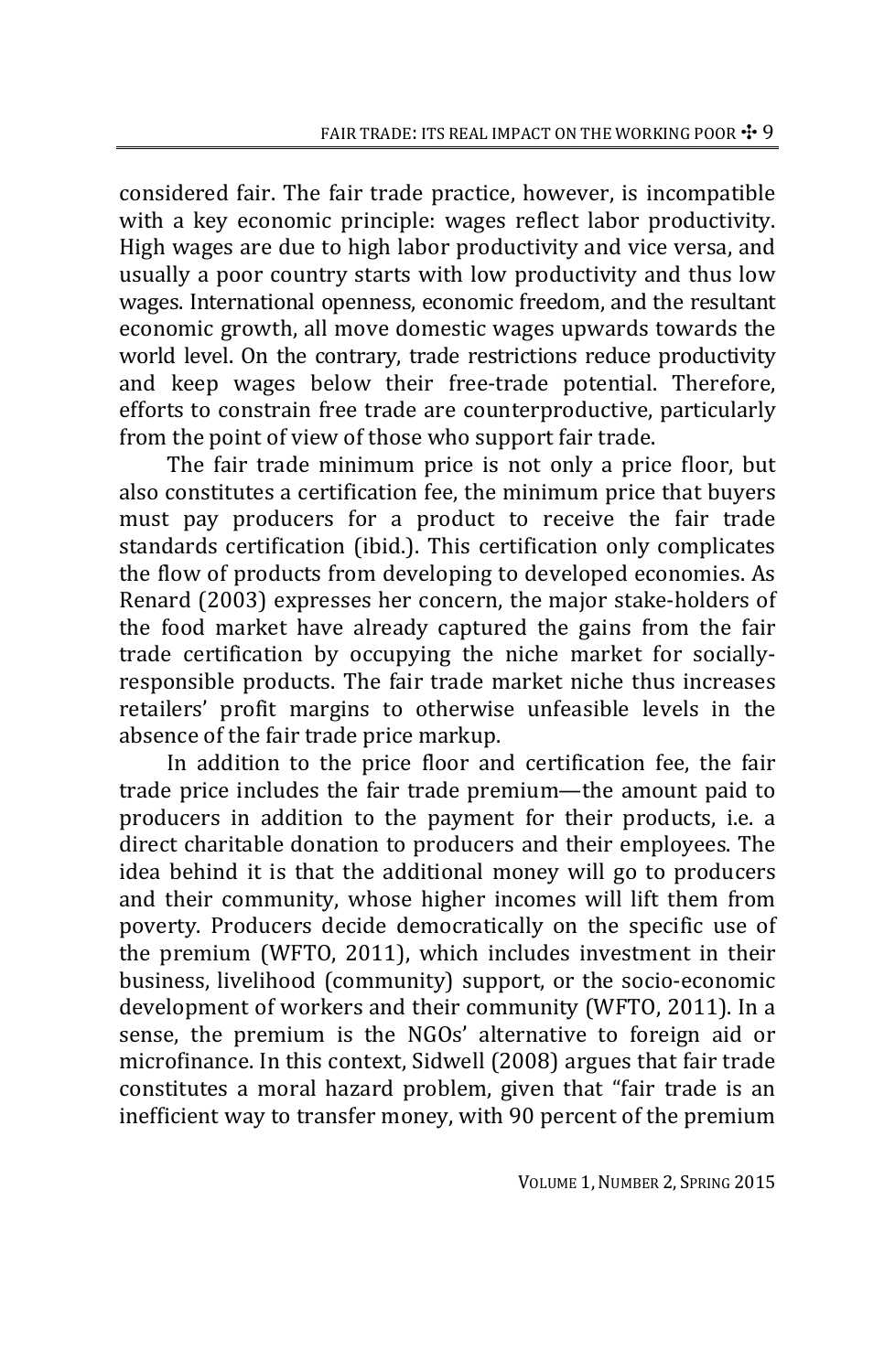paid going to retailers." In case of coffee trade, Valkila et al (2010) find that a larger share of the fair trade retail prices—including fair trade premiums—remain in the consuming country relative to conventional coffee trade, and that roasters and retailers benefit significantly from fair trade. Though these coffee farmers, for example, charge higher prices than conventional producers, Beuchelt and Zeller (2011) note that over a period of ten years, the inefficiency of the fair trade farmers has made them poorer relative to conventional producers.

Fair trade is "fundamentally, a response to the failure of conventional trade to deliver sustainable livelihoods and development opportunities to people in the poorest countries of the world; this is evidenced by the two billion of our fellow citizens who, despite working extremely hard, survive on less than \$2 per day" (WFTO, 2011). In the view of this organization, safe working conditions, absence of child labor, and sustainable environment are thus among the other benefits of fair trade as compared to conventional trade. Nearly two centuries ago the British historian Thomas Macaulay (1900) wrote that "free trade, one of the greatest blessings which a government can confer on a people, is in almost every country unpopular.", and the arguments of the fair trade movement are a case in point. The implication of these arguments is that without fair trade standards, free trade must leave domestic producers in poverty, deteriorating labor standards, and a polluted environment. But what are the benefits and costs of free trade?

Dating back to Adam Smith and David Ricardo, economists have demonstrated the benefits of free trade and the cost of trade restrictions. Since unfettered trade is a positive‐sum game, interference with it always causes welfare loss. John Stuart Mill, in his treatise *Principles of Political Economy* (1848) pointed out three principal gains from free trade: international trade has "direct economic advantages", "indirect benefits of higher order", and finally, international trade has moral and intellectual benefits that surpass economic benefits in importance.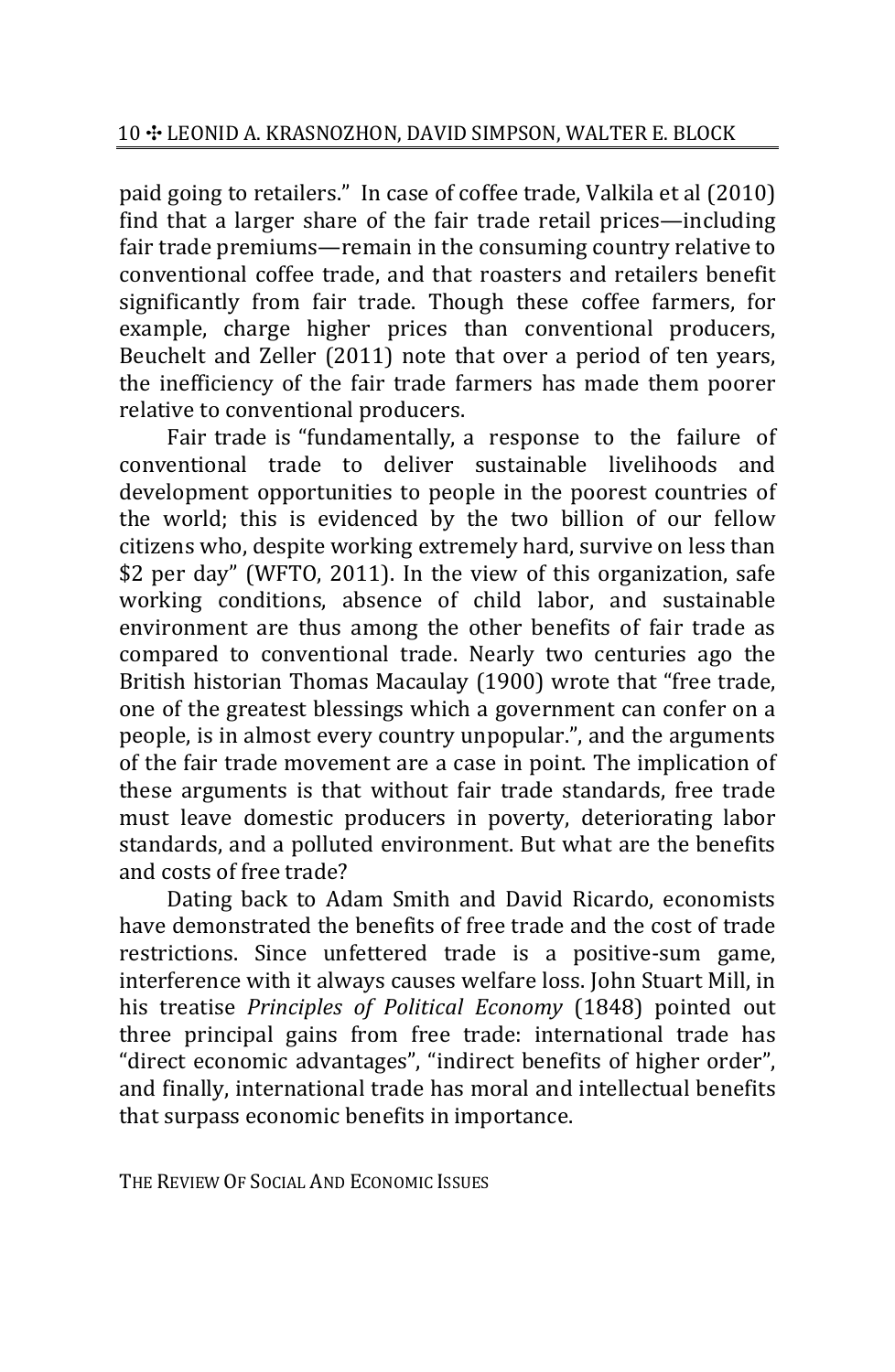A simple transition from a closed to an open economy opens a window of opportunity that generates a variety of economic benefits, among which the most important direct economic benefit is income growth. Free trade provides much more than a livable income. A seminal work by Bernhofen and Brown (2005) illustrates the direct economic benefits from the classic example of Japan's transition from self‐imposed international reclusion (autarky) to free trade in 1859. During this period, Japan simply had forgone the inefficient domestic import substitution, and began exporting silk and tea, and importing wool and cotton. While prices of those goods in Japan converged to world prices, the country's national income grew annually by 4 percent, moving from the static reallocation of resources in response to this international openness (Bernhofen and Brown, 2005). Thus, Japan benefited from accepting the prices on the world market, because specialization and free trade improved allocative efficiency of resources as producers explored their comparative advantage. While utilizing world market prices benefits a country, avoiding them has negative consequences. For example, to protect the American fleet from the attacks of British and French forces, President Thomas Jefferson imposed a trade embargo in 1807. This measure increased the domestic price of imported goods by 33 percent and reduced the domestic price of exported goods by 27 percent (Irwin, 2005). While the U.S. ports were closed, the U.S. economy lost about 5 percent of GDP (Irwin 2005). Free trade thus provides mutual gains from the international division of labor, and boosts consumption beyond our self‐sufficient production possibility frontier.

Exchange across national borders also increases consumer exposure to a greater variety of goods and services, while fair trade, in contrast, limits consumer choice, in a manner comparable, in principle, to that found in socialist economic systems. In the former Soviet Union, for instance, consumers had to spend most of their time waiting in line for food and other consumer goods. To buy fresh oranges and bananas, they had to take ten‐hour train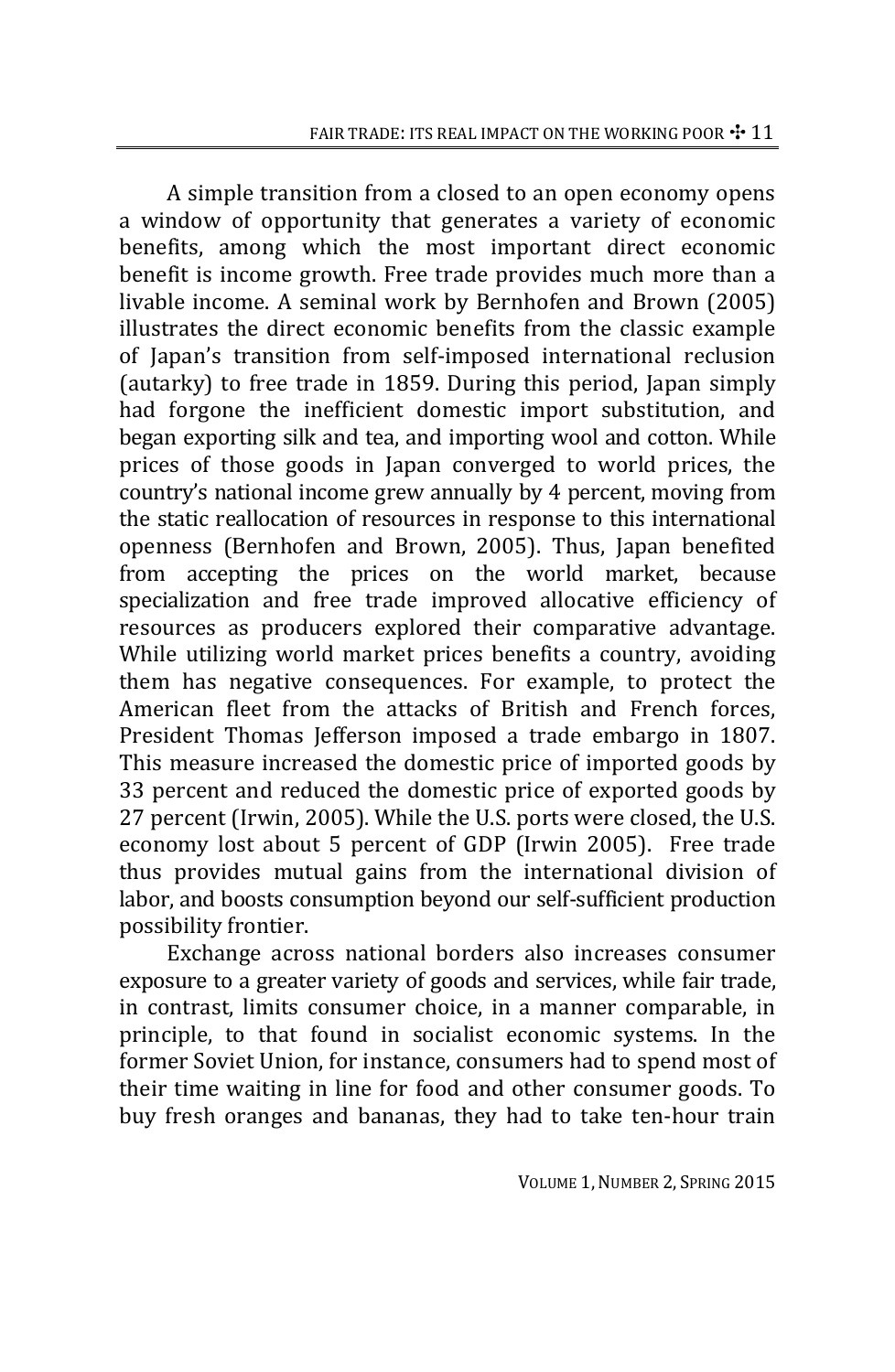rides to Moscow from the less developed urban areas; to purchase good‐quality dairy products, consumers from the Ukrainian city of Kharkiv had to travel for at least two hours to the Russian city of Belgorod, and the residents of Belgorod had to go to Kharkiv to purchase good‐quality meat and cold cuts. Needless to say, only when post-Soviet countries opened their borders to international trade, consumers in Russia and Ukraine found exotic and affordable goods in the market place. Even in the United States the variety of consumer goods has increased by a factor of four over the past three decades (Irwin, 2009, p. 45), and the U.S. economy gained about 2.6 percent of GDP due merely to an increased variety of consumer goods (Broda and Weinstein, 2006).

The indirect gains of free trade also promote economic growth by improving domestic productivity. First, competition from international producers pushed inefficient domestic firms with losses out of the market, and rewards efficient ones with profits. Second, domestic firms gain from the transfer of foreign technological knowledge, which improves domestic efficiency by saving on the domestic investment in research and development. Free trade gives the local economy open access to international technology, human capital, and capital goods. For example, international openness helped China to significantly improve its agricultural productivity. China's agriculture suffered from the rice blast, which had destroyed millions of tons of rice a year and had cost farmers billions of dollars (Irwin, 2009). When an international team of scientists and farmers in China's Yunnan province started a biodiversity project—by planting a mixture of two different types of rice in the same paddy--this simple technique nearly eliminated the rice blast and doubled the rice yield. 5

Free trade also creates benefits that go beyond mere economics. International trade promotes democracy<sup>2</sup> and reduces corruption (Mansfield et al., 2000; Ades and Di Tella, 1999), and encourages ethical behavior. In underdeveloped countries

THE REVIEW OF SOCIAL AND ECONOMIC ISSUES

 $2$  For a critique of this system of government, however, see Hoppe (2001).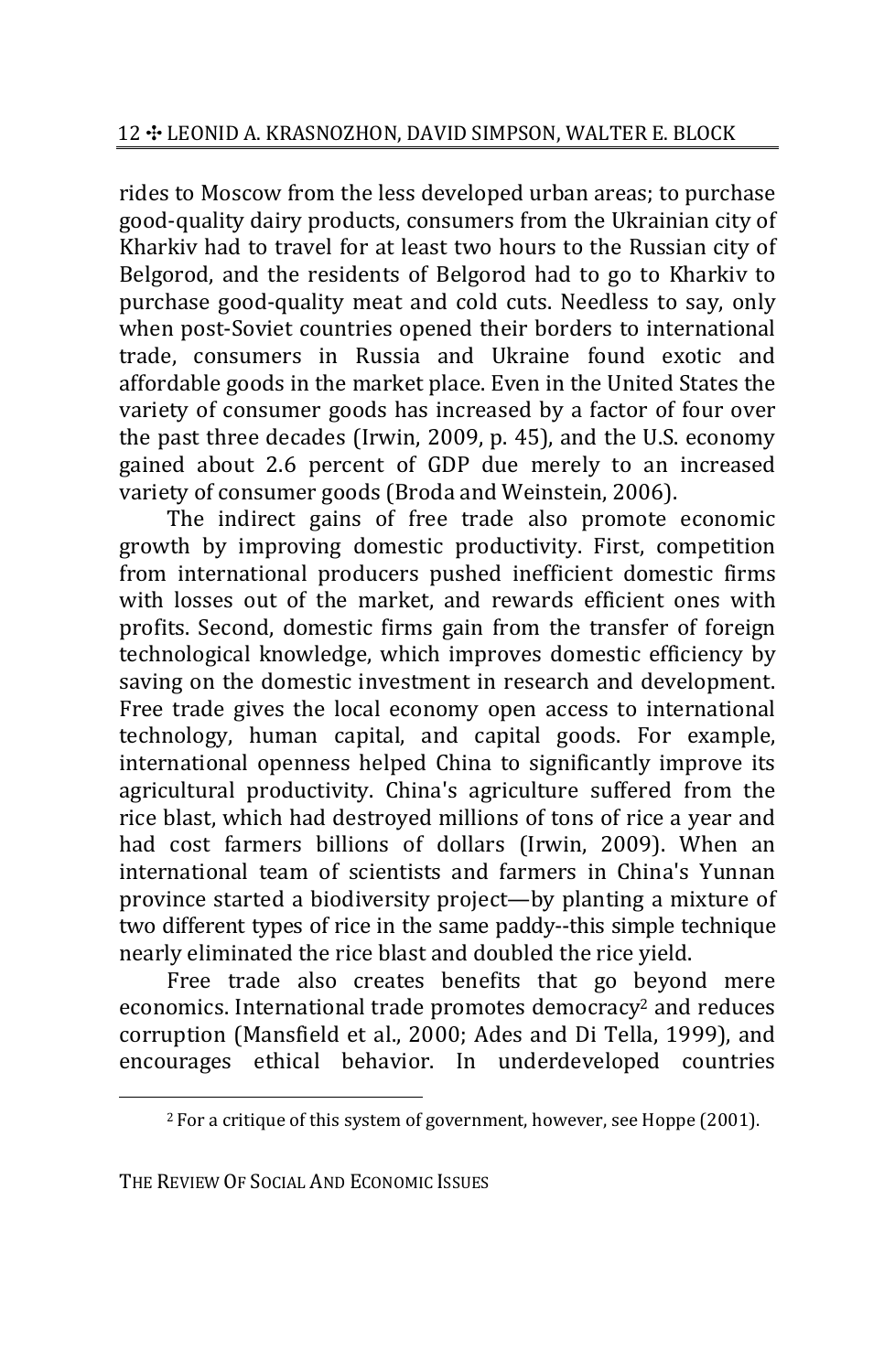including India and Mexico, most foreign firms and sweatshops pay significantly higher wages than comparable domestic firms (Powel and Skarbek, 2006; Lipsey and Sjoholm, 2004; Aitken et al., 1996).3 Establishing a fair trade minimum price beyond the productivity level of the domestic labor force only reduces the demand for it and for products originating in these countries. The New York Times journalists who have investigated sweatshops in Asia since 1987 came to an unexpected conclusion that "nothing captures the difference in mind‐set between East and West more than attitudes toward sweatshops... Like most Westerners, we arrived in the region outraged at sweatshops. In time, though, we came to accept the view supported by most Asians: that the campaign against sweatshops risks harming the very people it is intended to help. For beneath their grime, sweatshops are a clear sign of the industrial revolution that is beginning to reshape Asia" (Kristof and WuDunn, 2000).  $4$ 

Despite "the failure of conventional trade", free trade improves labor standards (Powell, 2014; Powell and Zwolinski, 2012; Zwolinski, 2007). Because almost 80 percent of cross-country variation in child labor is explained by cross‐country variation in income per capita (Irwin, 2009, p. 213), once an underdeveloped country reaches approximately \$5,000 income per capita, child labor virtually disappears and working conditions improve even more strongly. Nonetheless, free trade is not a "magic bullet" when the developing nation lacks economic freedom, a less obtrusive political process, and other important socio‐economic factors. As Edmonds and Pavcnik (2006) show, Vietnamese farmers reduced their demand for child labor when the domestic

<sup>3</sup> This assessment is from the point of view of those who favor "fair" trade. In their perspective, high wages are ethical, low ones are not. In the view of the present authors, in contrast, any wage no matter how high or how low is ethical, provided only that there is no force or fraud involved in its determination. <sup>6</sup>

<sup>4</sup> For similar views on sweatshops, see Block, 2000, 2008, 2011; Greene, Henry, Nathanson and Block, 2007; Krugman, 1997, 2001; Myerson, 1997; Powell, 2006, 2014; Powell and Skarbek, 2006; Powell and Zwolinski, 2012; Zwolinski, 2007.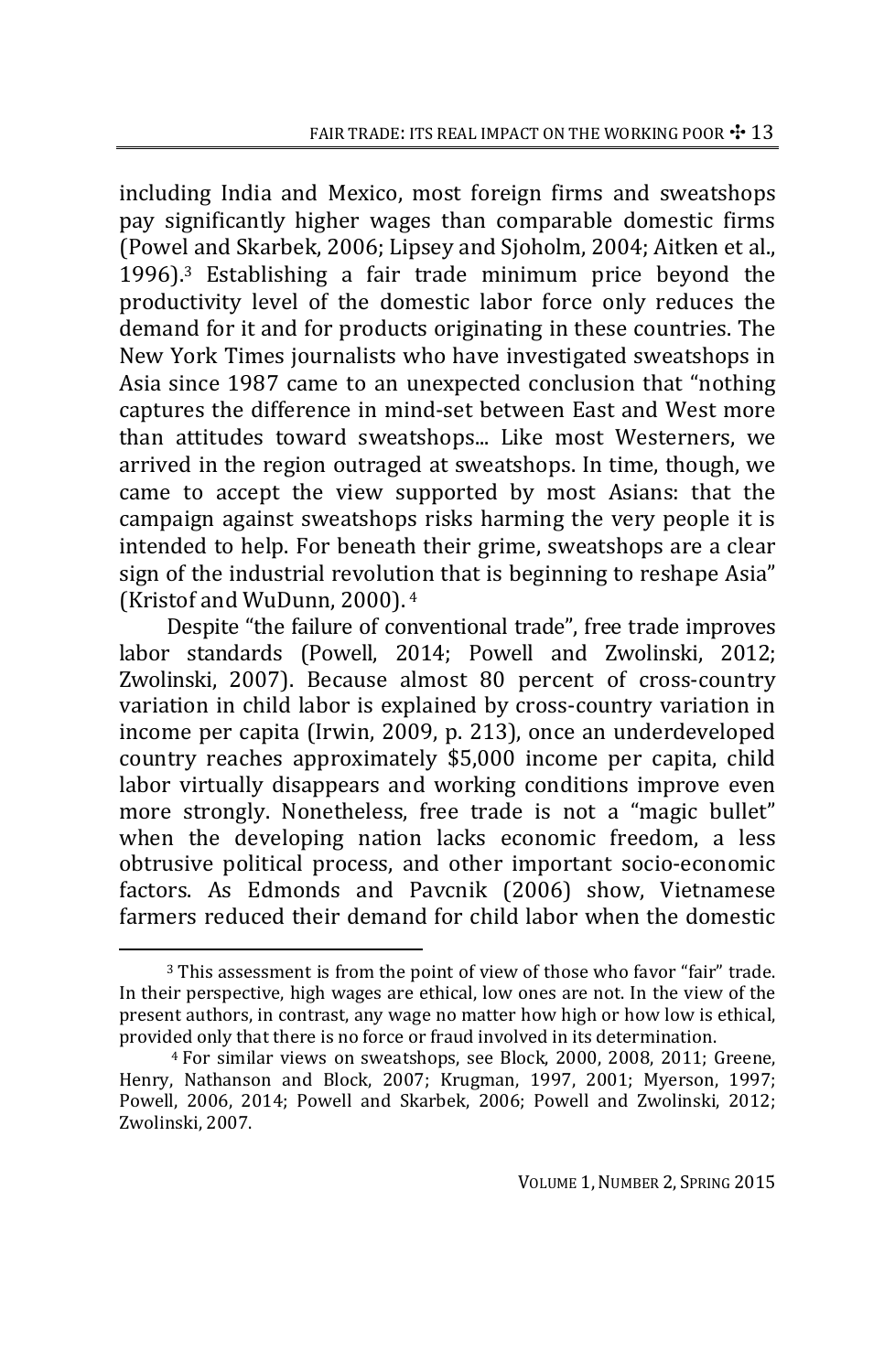price of rice rose after the government permitted more rice exports. In these poor countries approximately 80 percent of working children are employed in the primary agricultural sector, and only about 5 percent of them work in the export field (Edmonds and Pavcnik, 2006).

Free trade and and a cleaner environment are also compatible, the misgivings of fair traders to the contrary notwithstanding. Numerous studies find an inverse U‐shaped relationship, also known as the environmental Kuznets curve, between pollution emissions and a country's per capita income (Dasgupta et al., 2002). Once a nation reaches about the same threshold of \$5,000 income per capita, further economic growth *reduces* pollution. While higher economic activity often produces more  $CO<sub>2</sub>$  emissions, the resulting increased wealth makes cleaner technology affordable and thus reduces pollution (Frankel and Rose, 2005; Antweiler et al., 2001). Structural changes in a developing economy also lead to cleaner environments because the knowledge‐based economy tends to replace the industrialization stage of economic development. This is typically accompanied by shifts from polluting to greener economic growth.

Let us now come back to the issue of fair trade and some of its policy aspects. So far we have focused on the popular definition of fair trade used by NGOs. But national governments and the World Trade Organization (henceforth, WTO) also define fair trade. Both concepts imply cross‐country price discrimination and unethical market conduct (Zwolinski, 2009, 2008). It is interesting that NGOs and governments use a similar approach to defining and enforcing fair trade. Moreover, the leaders of the fair trade movement are also among the top twenty initiators of antidumping cases, including Mexico, India, and South Africa. Mexico is not only the largest exporter of fair trade products. but also among the top 12 initiators of antidumping cases (WTO, 2012). Thus, the NGO movement walks hand in hand with the antidumping policy.

Both the U.S. Trade Act of 1974 and the General Agreement on Trade and Tariffs (Art.12) define fair trade as a free trade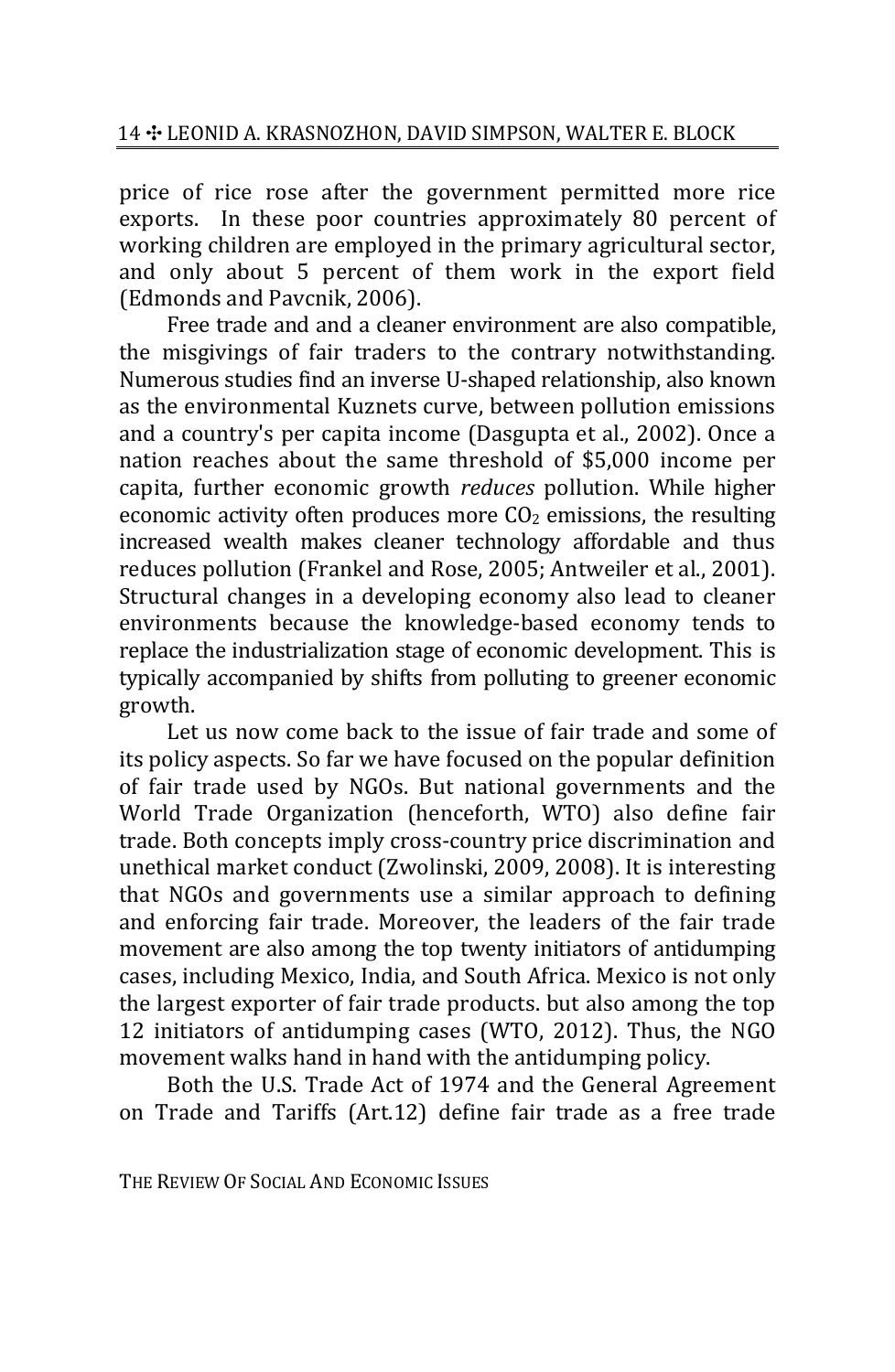practice without an export subsidy and price dumping. However, the fair trade premium is a hidden export subsidy in a nutshell. The difference between an export subsidy and the fair trade price premium is that, instead of the domestic government, the foreign consumer pays for it. In the United States an import tariff is the legal recourse against unfair (i.e., subsidized, "dumped") imports. The hidden export subsidy in the form of a price premium, however, is part and parcel of fair trade.<sup>5</sup>

The fair trade minimum price is also similar to the WTO's definition of "dumping". Export dumping is the practice of charging a lower price in the domestic market than it is normally charged in the foreign exporter's home market (WTO, 2013). Like fair trade, antidumping law considers the common business practice of price discrimination illegal. Surprisingly, antidumping rhetoric ignores the reality of the global economy with a cross‐country difference in market competition, consumer income, rule of law, and other important factors (McGee and Block, 1997; Yoon et al, 1999). The antidumping rhetoric also constitutes a double‐standard. If the importer charges a price at the domestic level and above the foreign market level, it is fair. When he charges at the domestic level but below the foreign level, it is unfair. In fact, *each* case is a common business practice. Numerous businesses set different prices in different markets. To punish unfair imports, the U.S. government uses the antidumping law and imposes the antidumping duty. Similarly, fair trade punishes market competition if it hurts the certified domestic producers. The U.S. International Trade

<sup>5</sup> In general, it could be argued that there is no resemblance between an export subsidy and a voluntarily paid premium. The crucial question is whether the foreign consumer has the *opportunity to choose* between fair trade products and normal products. If this opportunity exists, the price premium is not similar to a subsidy. If he is forced to pay it, then it is a hidden subsidy, part of the institutionalized free trade. In our view, therefore, free trade presupposes the absence of government intervention, while fair trade is de facto in today's world an institutionalized movement that presupposes government regulations. One leaves choices to consumers, the other (once incorporated into trade regulations) imposes choices on consumers.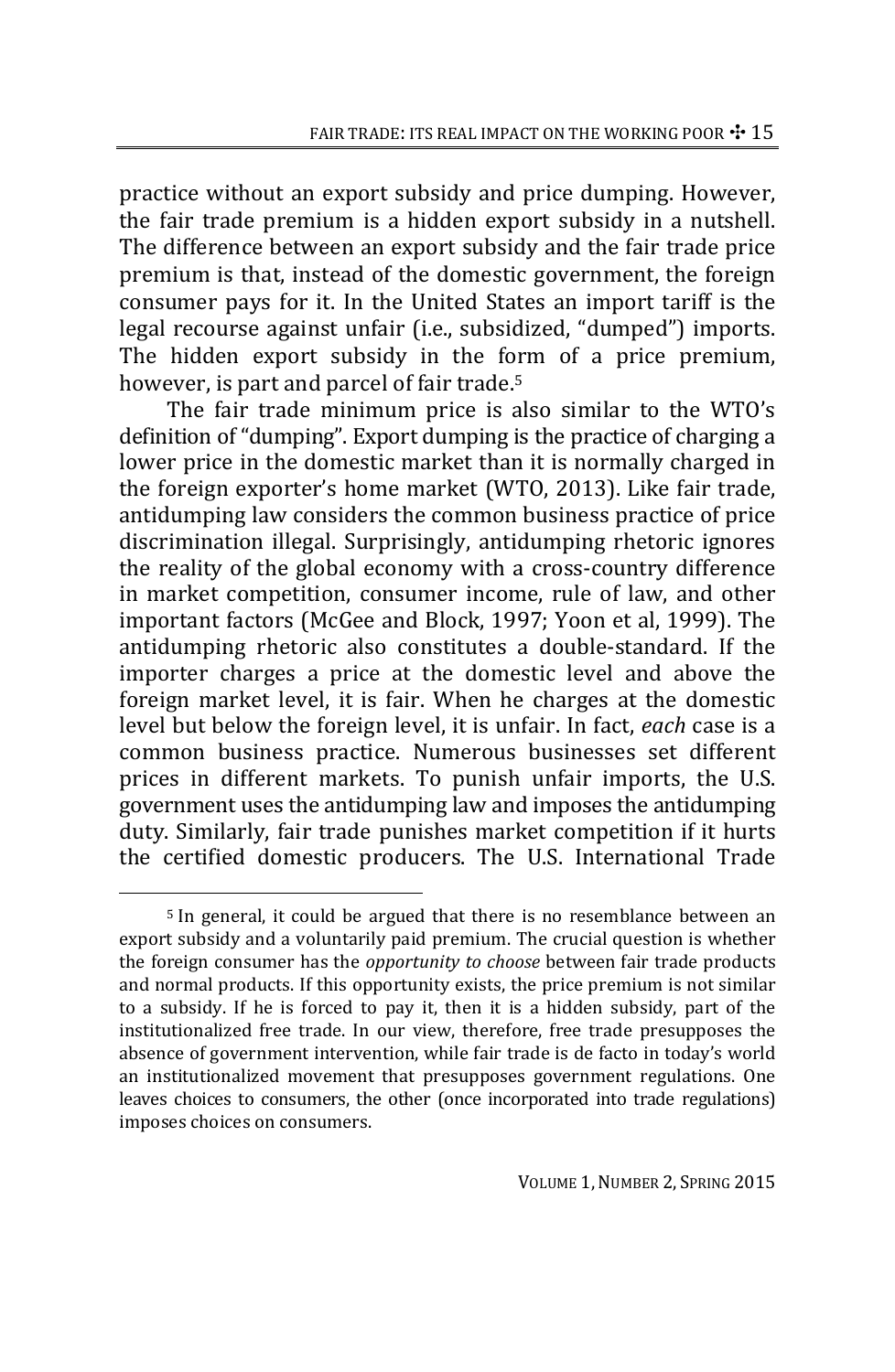Commission (USITC) and the U.S. Department of Commerce (USDC) handle claims against unfair imports, but the antidumping process, however, involves many arbitrary judgments and is subject to abuse (Irwin, 2009). The state determines unfair trade practice at astoundingly high rate. For the USDC it is 94 percent, while the USITC rate is 67 percent (Lindsey and Ikenson, 2003). Ten out of 18 antidumping cases that the USDC found guilty had no real dumping, and the USDC exaggerated the real dumping margin by more than half in four out of the other eight cases (Lindsey and Ikenson, 2003). Overall, antidumping measures produce a welfare loss of nearly \$4 billion for the U.S. economy annually (Irwin, 2009). Since the government definition and enforcement of the fair trade are also arbitrary and subject to special interests, it is not clear that the NGOs calculate the fair trade price in a fair manner. If market forces of supply and demand are excluded, who is so omniscient, benevolent, and selfless that they can determine the fair trade price? Fair play within the fair trade movement itself deserves some scrutiny.

Finally, are free trade and fair trade compatible? The former improves the economic performance of a country by opening domestic markets to international competition. Increasing competition offers the consumer a wider choice, tends to improve the ethical conduct of domestic companies, renders the domestic market more transparent, and improves overall efficiency. Numerous studies confirm that free trade disciplines domestic firms in various ways (Tybout, 2003, 2000). While the benefits of free trade are substantial, trade is only a part of the larger "natural system of liberty." When other political economy issues are pressing, free trade is not sufficient, merely necessary. Stable macroeconomic institutions, economic freedom, democratic political process, the rule of law, the protection of property rights, and many other factors determine wealth and prosperity.

Fair trade, on the other hand, restricts international competition, and provides a safety net for inefficient firms and rewards producers for non-competitive behavior. In other words, it protects the domestic industry from foreign competition and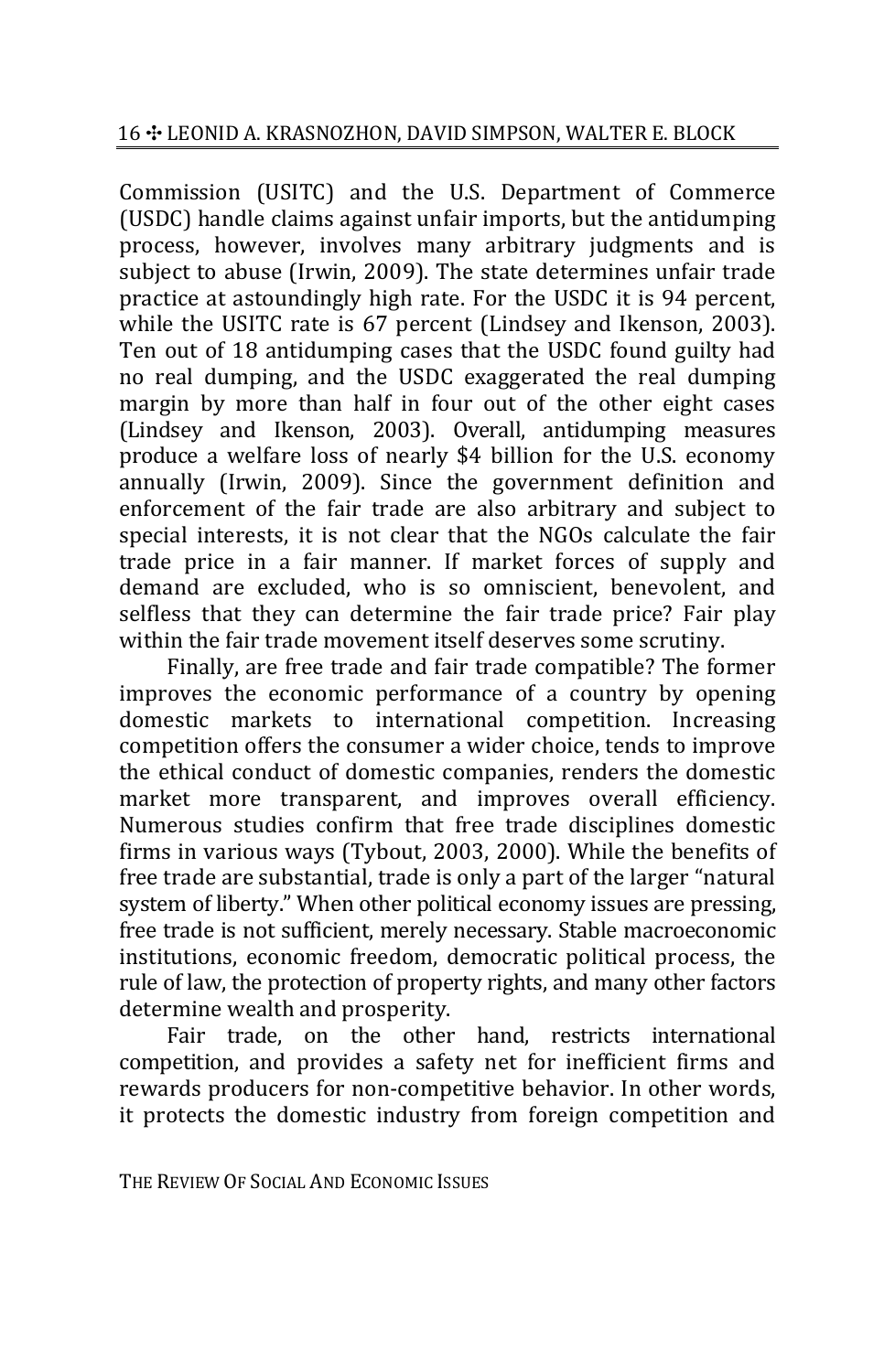economic progress at the expense of foreign consumers and unseen opportunities for the members of the developing country. Domestic producers use fair trade to insulate their inefficiencies from international competition. Retailers use fair trade to justify their price markup against the price on the world market. As a consequence, like any trade restriction, fair trade has a superficially plausible justification. It is a popular political and social idea, but one that lacks sound economic grounding.6 But where is the real evidence that fair trade is better than free trade, in terms of improving the lives of the poor? The fair trade effect is unclear, at best. This leaves an impression that it exists only to protect domestic firms in developing countries and increase profit margins of certified retailers at the cost of consumers from the developed economies.

As a price floor and a hidden form of export subsidy, fair trade entails real costs and welfare loss. Thus, free trade and fair trade are incompatible.

# **WHY IS FAIR TRADE NEEDED AND ITS REAL IMPACT**

Fair trade is proclaimed as the solution to what is seen as a system of exploitation of the third world poor by industrialized

<sup>6</sup> The WFTO's definition of fair trade is reminiscent of the escape clause that allows temporary relief from surging imports back to negotiated tariffs without any evidence of unfair trade. Section 201 of the U.S. Trade Act of 1974 and Article 19 of the GATT provides the current statutory basis for the escape clause. To avoid economic analysis, the advocates of fair trade claim that its value is beyond the reach of economics (WFTO, 2011; Renard, 2003). Unfair trade sounds awful, as though greedy middlemen are preying on poverty-stricken producers by forcing them to sell below their cost and push them into bankruptcy. Unfair trade also sounds horrid when foreign corporations exploit the domestic environment as portrayed in documentaries such as Black Gold (2006) about Ethiopian coffee farmers, and Sweet Crude (2007) about the Nigerian oil industry. Unfair trade sounds despicable; it connotes a person jogging every morning in sneakers made by a child and apparel produced, for example, by a destitute sweatshop worker in El Salvador (Skarbek et al., 2011). Unfair trade is the real problem.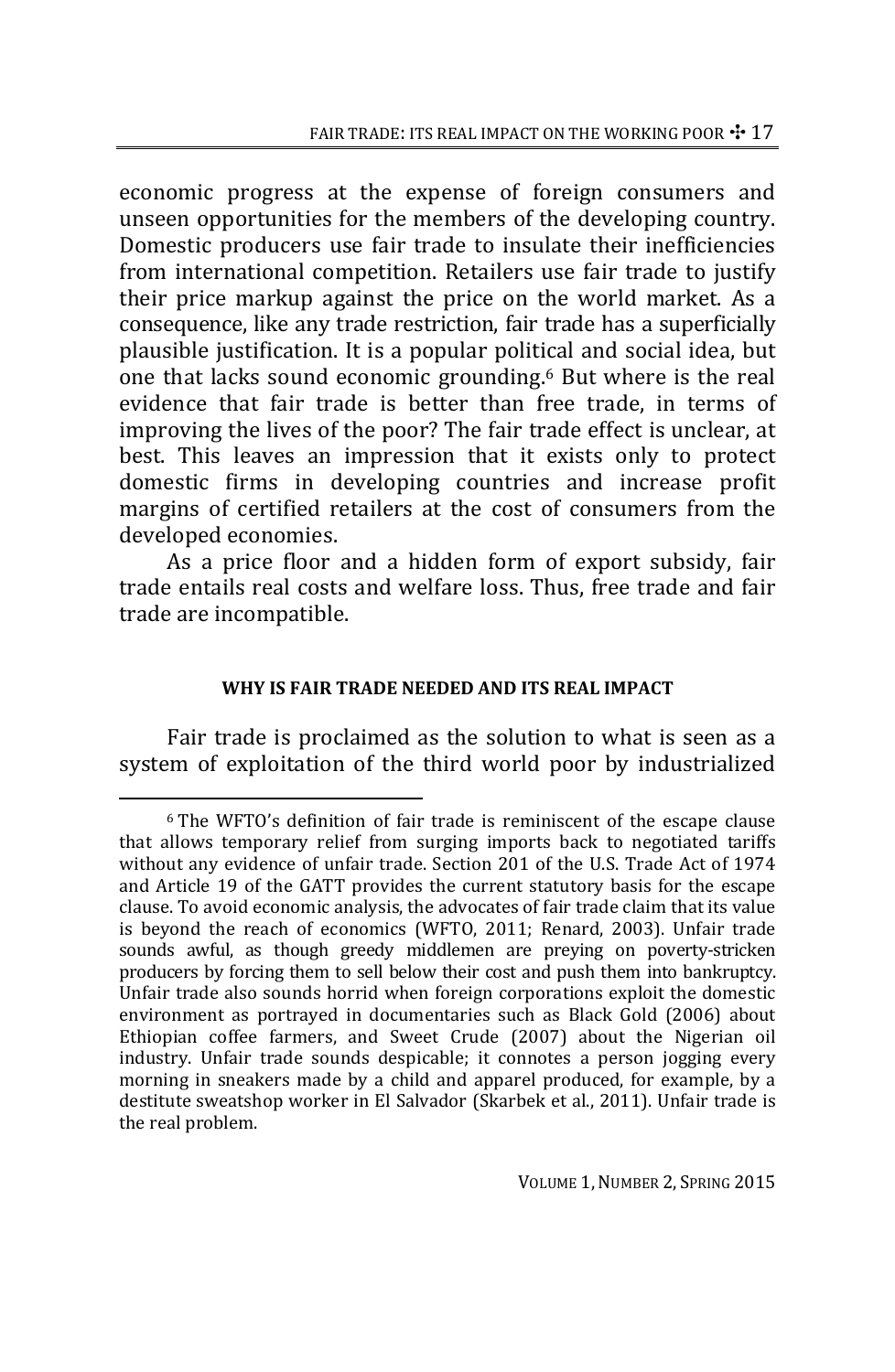nations. Let us see, in more detail, what is considered to be exploitative under the current system. First is the claim that workers and producers in the developing world are losing out to complex supply chains and price volatility. According to the Fair Trade Foundation (2011):

"Many small coffee farmers receive prices for their coffee that are less than the costs of production, forcing them into a cycle of poverty and debt. With little or no income between harvest months, farmers are usually forced to sell their next crop in advance to middlemen, who pay far below the harvest's value. The farmer's situation is exacerbated by the fact that the world market price is extremely volatile, frequently experiencing steep price drops when overproduction causes world coffee surpluses. With few other options for income, such drastic price drops cause many coffee farmers to lose their farms and become hopelessly in debt… In Mexico for example, coffee farmers live in remote mountainous areas where livelihoods are fragile and there is a lack of government investment in infrastructure. This is despite the expansion of coffee houses we've seen in almost every high street in the UK, because in real terms, the price of coffee, and therefore the income coffee farmers have to provide for their families, has fallen by more than two thirds in the last 40 years."

Then there is the charge of unfair working conditions and child labor. In sharp contrast, at least in the view of Grounds for Change (2012): "Workers on fair trade farms enjoy freedom of association, safe working conditions and fair wages. Forced child labor is strictly prohibited." The problem is that workers have no ability to unionize, organize, and negotiate with employers. This is because their options are very limited and they have little choice. Here is an example in the banana industry. There, workers for a good part of the 20th century were forced to work long hours with poor wages and unsafe working conditions. Equal Exchange (2010) describes the situation as "people who had always lived on the land had no place to go and no land on which to grow food and raise families. They were forced to work for very poor wages on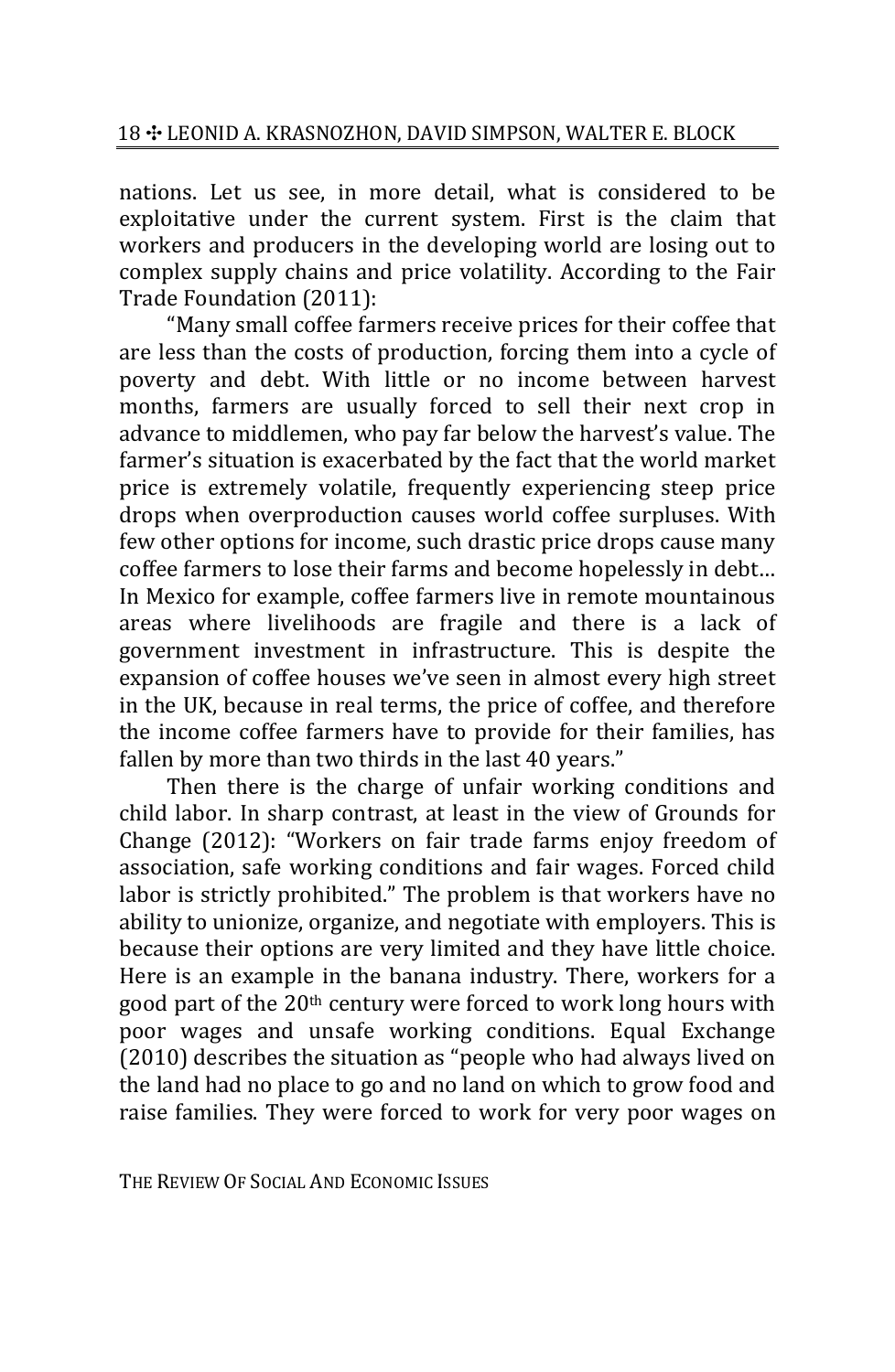the plantations. This meant the company always had a plentiful supply of cheap labour. And to keep costs down and maximize profits, the workers were exploited and harshly treated by both the government and the large banana corporations for decades."

Under current arrangements, it is argued by these fair trade organizations, the environment is not being protected properly. According to Grounds for Change (2012) fair trade seeks to insure that "harmful agrochemicals and GMOs are strictly prohibited in favor of environmentally sustainable farming methods that protect farmers' health and preserve valuable ecosystems for future generations. Fair trade farmers protect the land and wildlife habitat by intercropping plant species to improve soil fertility and protect against erosion. Stringent environmental management programs, including water conservation, proper waste disposal and prohibitions on planting in protected areas further encourage environmental stewardship." Let us summarize. Fair trade certification insures that producers are paid a proper livable wage,7 that working conditions are safe, that children cannot work and that the environment is protected.

Does fair trade increase wages? At first glance this would appear to be true. By increasing the price with a premium on goods that are certified it is claimed this process helps support these farmers. One problem is that fair trade only certifies those farmers who can bring buyers to the  $table<sup>8</sup>$ . Sidwell  $(2008, p.10)$ points out that

"fair trade must pick among farmers on the basis of whether they are able to bring a buyer to the table and whether they meet Fairtrade standards, not on the basis of need. They must exclude

<sup>7</sup> Free trade may possibly decrease nominal wages but very likely increase real wages; its benefits lie in the latter.

<sup>8</sup> This attempt to do good is akin in its effects to affirmative action for black people: it helps those members of this community who in the least need of aid. With this policy, employers realize it will be difficult to fire those hired under this policy. Therefore, they raise their bid for black employees who are least likely to fail, and lower it for those most likely to do so (Sowell, 1982; Williams, 1982, 1985).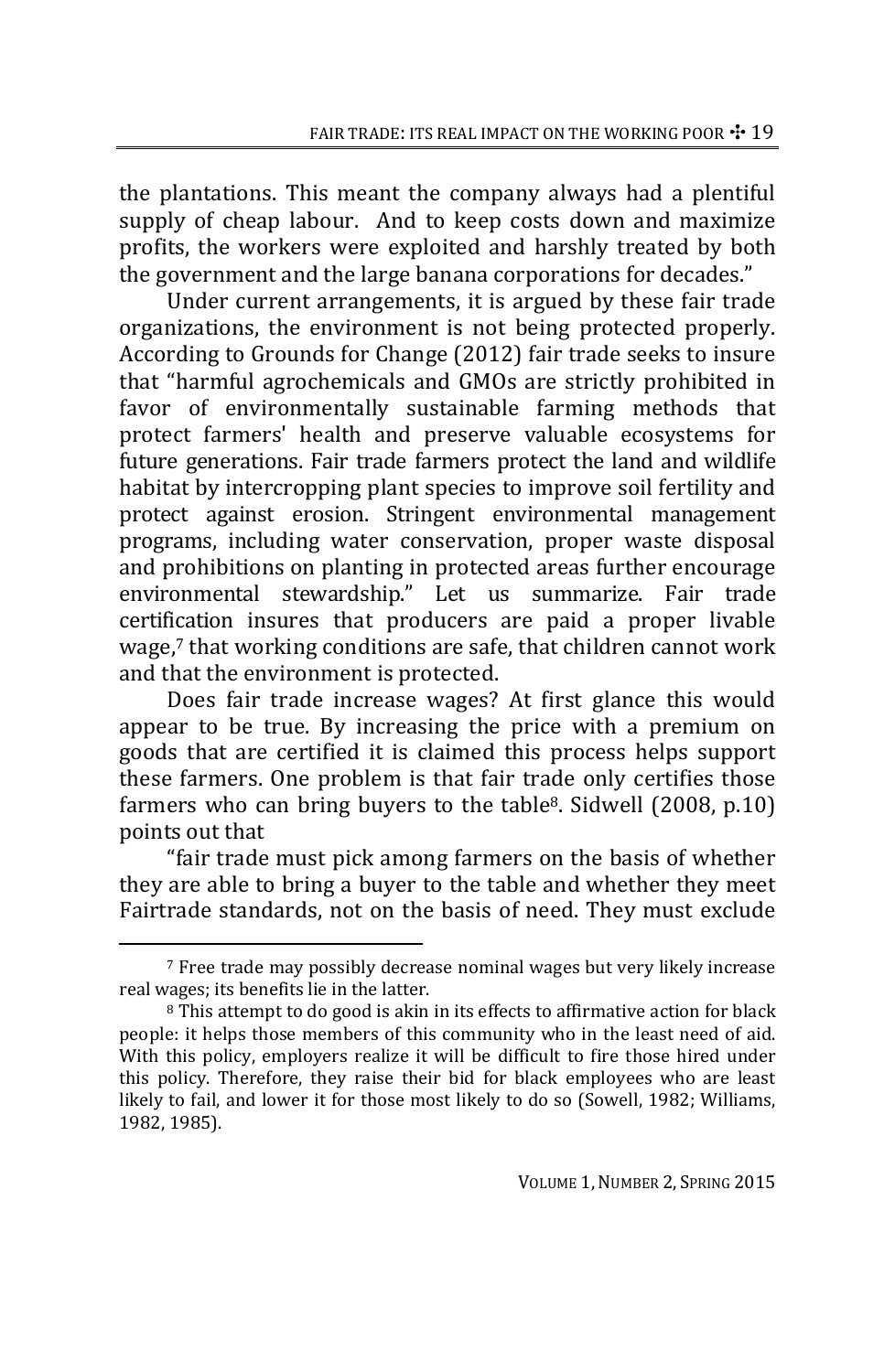some equally deserving cases….. Fair trade is unfair. It offers only a very small number of farmers a higher, fixed price for their goods. These higher prices come at the expense of the great majority of farmers, who – unable to qualify for Fairtrade certification – are left even worse off.… what happens if there is adjustment to world supply or demand and prices in one part of the market are fixed? Prices in other parts of the market must fall by more – others suffer. What happens to employees of large producers when fair trade consumption shifts away from them towards small producers? They may have no alternative employment."

To the extent that fair trade is successful in raising the working standards and wages of some producers, it would have a counter balancing effect on other producers. Fair trade puts the emphasis on small cooperatives to produce, but in raising their wages without actual productivity gains the cost of labor is artificially boosted. This means that more people will go without a job as their loss in wages and jobs is transferred to these others: the favored cooperative farmers. Booth and Whetstone (2007, p. 29) state this point very well that "whilst it is clear that fair trade might bring some benefits to particular groups, whether it brings significant net benefits to the poor in general is questionable. Moreover, the claim that fair trade transactions are more 'just' cannot be substantiated. Customers also might be surprised to learn that the majority of the Fairtrade Foundation's net income is spent on promoting its own brand."<sup>9</sup> Griffiths (2011, p.3) writes that 70 percent of the fair trade license income that the Fairtrade Foundation generates in the UK is spent on promoting the Fairtrade brand.

<sup>9</sup> The analogy with minimum wage laws is difficult to avoid at this point. This legislation, too, at least at the outset helps the favored employees who can keep their jobs, while hurting those who can no longer be employed at the higher wage, since their productivity has not increased. But in the long run, as with *any* case where wages exceed marginal revenue product (certainly up to and including the so called beneficiaries of "fair" trade, the result is unemployment).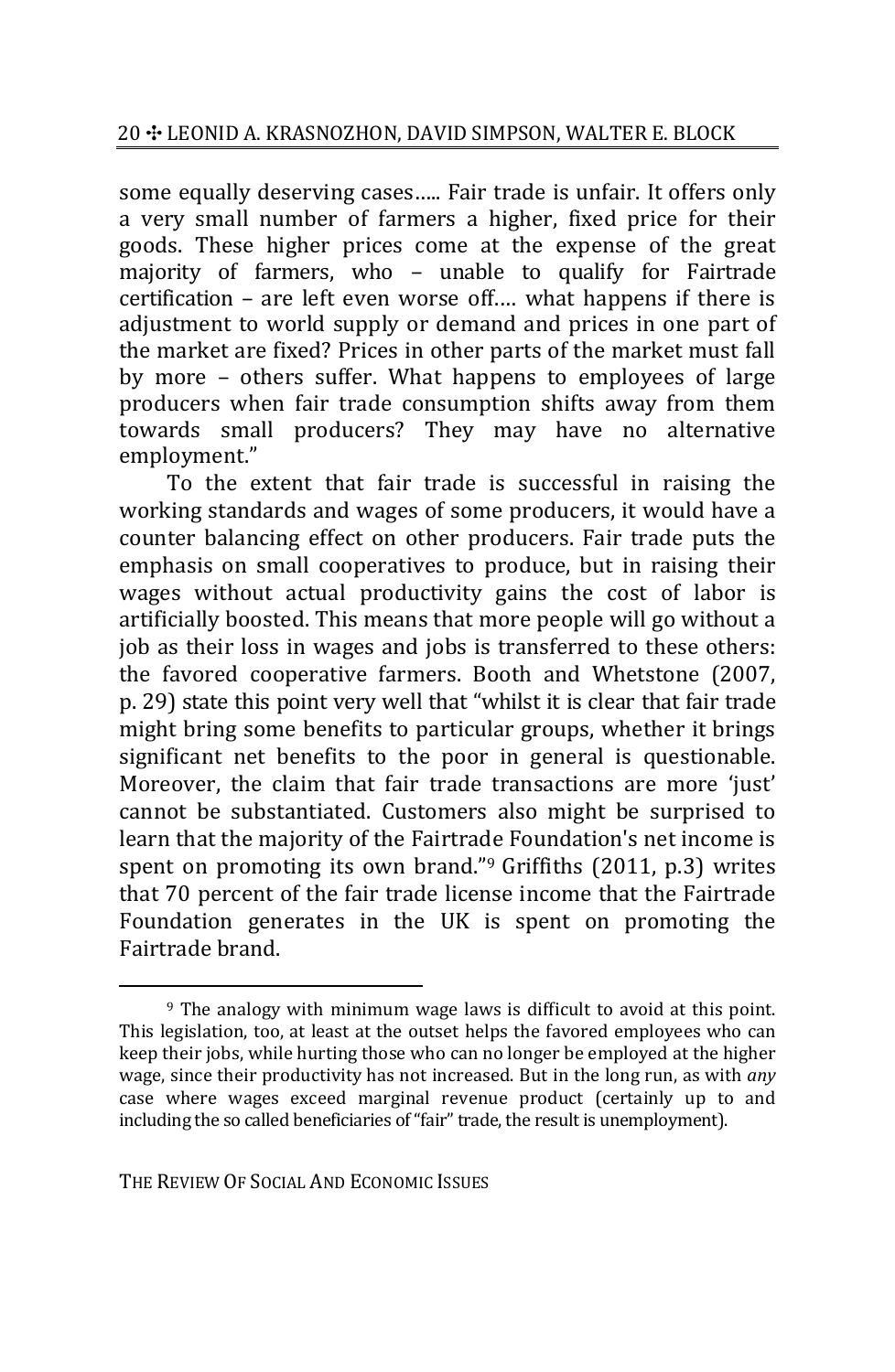How much does fair trade certification help the poor rural farmer? Mexico is the largest producer of fair trade products with 51 certified producers (Sidwell, 2008, p.10). This is followed by India with 49, South Africa with 38, and Colombia at 34. Countries often associated with fair trade products such as Ethiopia or Rwanda have only 14 producers, combined (Sidwell, 2008, p.11). In 2011 GDP per capita (PPP) was \$12,814 in Mexico, while it was only \$979 in Ethiopia (WDI, 2012). Moreover, agriculture's value‐ added share of GDP was 46% and 4% in Ethiopia and Mexico, respectively (WDI, 2012). Moreover, retailers represent another interest group that received concentrated benefits from the fair trade. Sidwell (2008) writes: "Fairtrade is an inefficient way to transfer money, with 90% of the premium paid going to retailers. Given that the consumer very likely pays the large Fairtrade premium on the understanding that it is a direct charitable contribution, they would be willing to send far more to poor farmers than farmers receive through the Fairtrade certification process."

In addition to this loss, Sidwell (2008) also shows that "The Fairtrade tendency to discourage individuals from donating directly to charities arguably draws them away from the most efficient way to give, in favor of Fairtrade, losing the producers money." Thus people who are paying the higher premium are doing so as a substitute for giving to charity. Yet of this premium only a small share is estimated to reach the needy producer. Griffiths (2011, p.5) finds that less than one percent of the extra price for fair trade coffee sold in one of the largest British café chains reached the Third World exporter. In Finland a larger share of the fair trade coffee retail prices remained in the consuming country as compared to conventional trade , the producing country's share of the retail price increased by .15 euros per package of coffee relative to conventional coffee trade, and the share of the consuming country doubled from 1.21 to 2.24 euros per package of coffee (Valkila et al., 2010, p. 266).

Additionally, there is the issue of fraud. Many certified fair trade farms have been found to be engaging in the same practices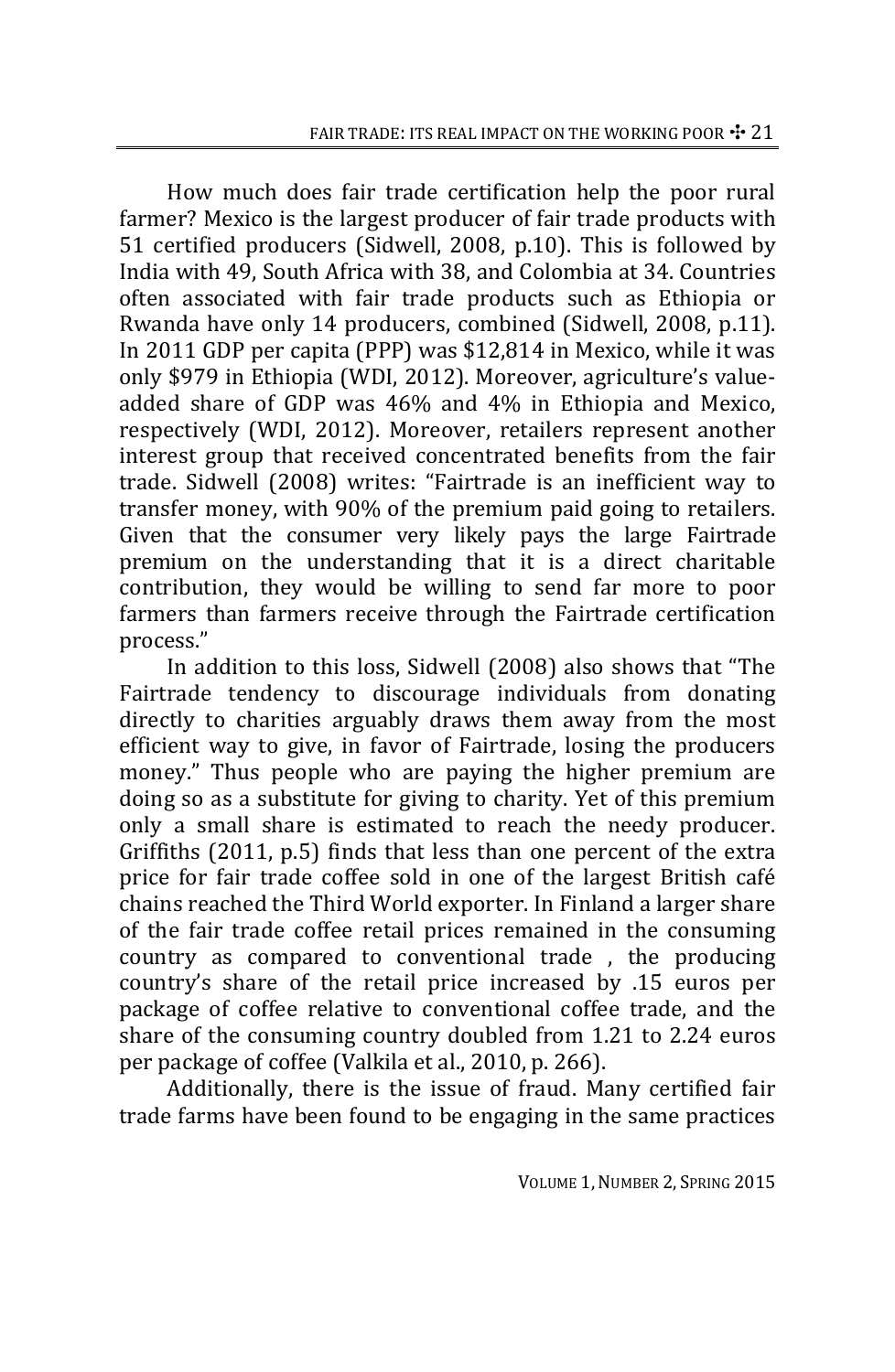as non‐fair trade farms. Weitzman (2006) visited five Fair Trade farms in northern Peru and found that four of them paid workers below the Peruvian minimum wage. The problem there was that only full time employees were required to be paid the livable wage that fair trade is supposed to guarantee, such that seasonal workers did not qualify. Producers may be getting increased prices for the premium they get with the certification of fair trade organizations, yet the poorest workers, the pickers, are not sharing in this benefit.

Now consider child labor, which could also have unintended consequences. The United States imposed a ban on child labor in Bangladesh; however DeGregori (2002) reports that "the authors of the UNICEF‐sponsored volume 'What Works for Working Children,' found that for children in the Bangladesh garment industry, work was less hazardous, more financially lucrative, and with more prospects for advancement than almost all other forms of employment open to children. Prohibiting child labor under such circumstances only *reduces* their well being, and consigns them to a life of prostitution, or worse, death (DeGregori 2002). Common sense, alone, ought to lead us to this conclusion. How will it help someone, a child or anyone else, to *decrease* his options? It will not.

Does the fair trade certification process help the environment? Leibenluft (2008) writes:

"Telling producers to leave buffer zones around conservation areas, minimize water use for irrigation, and ensure that organic waste is 'disposed of in a sustainable manner.' Fair‐trade advocates argue that the eco‐benefits extend beyond these simple rules: By helping to promote smaller producers, the label helps those who are most likely to use sustainable, traditional growing methods that are better for the environment."

These practices would be considered more environmentally friendly by most, but could also have a negative impact. For one, by encouraging these more costly practices, fair traders are taking the already small gains in wages from the premium price and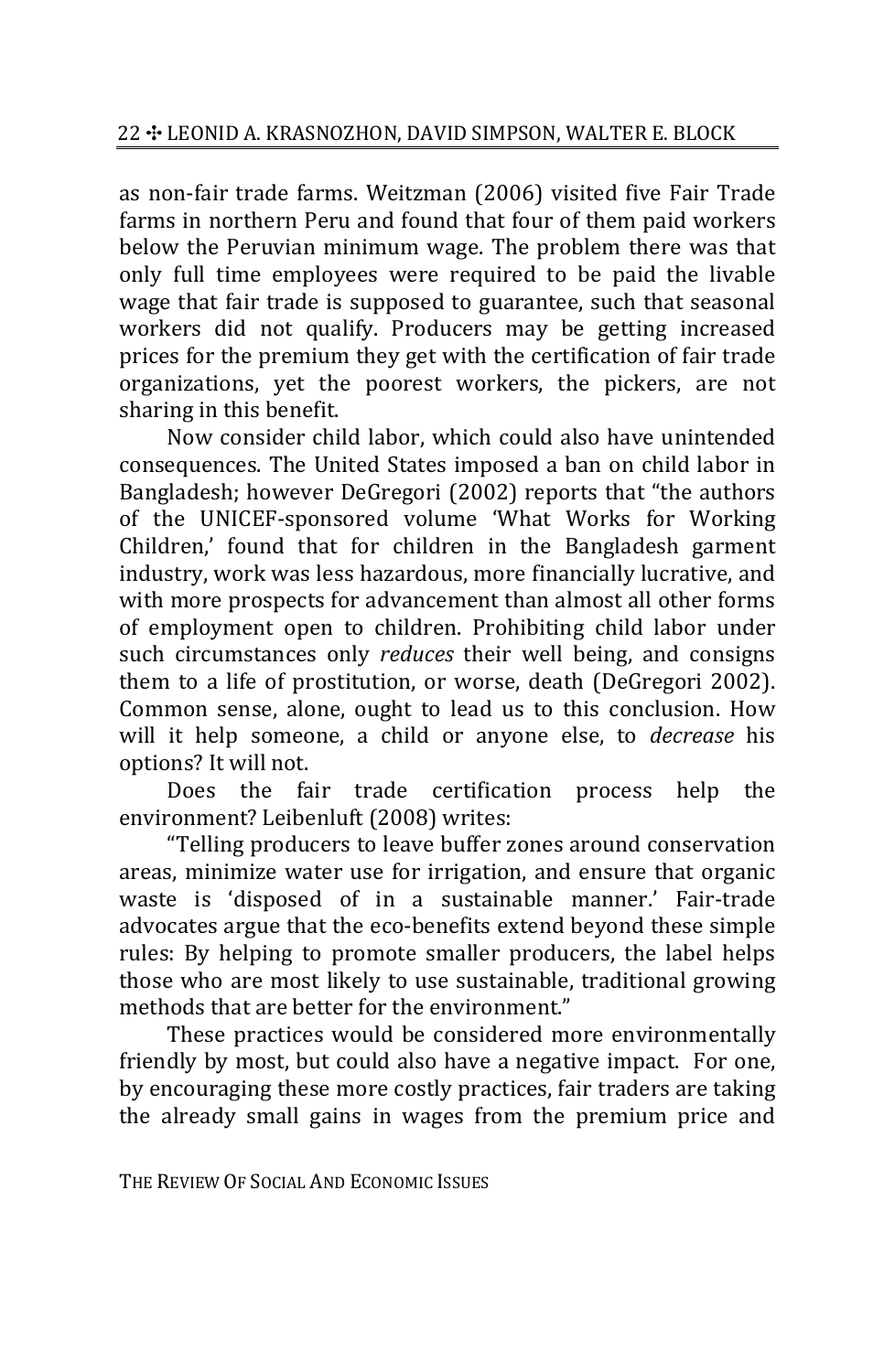using it towards these new practices. How can they reduce the cost of producing while at the same time raise wages? Secondly, how can we be sure that the farmers were not already optimally engaging in such practices? If they were, then by *increasing* their effects, the fair traders would be leading the locals into over‐ optimal buffer zones, organic waste disposal costs, etc. In our view, only free market environmentalism, based on private property rights (Anderson and Leal, 1991; Hoppe, 1993; Horwitz, 1977; Lomborg, 2004; Rothbard, 1982), can protect the environment. According to this philosophy, the explicit central‐planning type command and control systems favored by fair traders leads in the opposite direction. A healthy dose of skepticism about their beneficial effects is therefore justified.

# **CONCLUSION**

Fair trade has had a negative effect on developing countries. Its adherents are trying to impose a premium on prices so workers get paid more, but this does not make people more productive. Instead, it prices poor producers out of the market. The goals may be noble, but the solutions they provide do not work and are incompatible with free trade and the free market. The claims made by the fair trade labeling organizations that they are alleviating poverty are not compatible with the evidence. First, the increase in wages that stem from the premium price is minimal, but those that do occur only reduce the wages and/or labor of those workers not covered by this scheme. Second, corruption has become a problem, because fair trade farms are also engaging in the same bad old practices as before. Cases such as the one in Peru have led to a credibility issue concerning the labeling organizations in the United States (Weitzman, 2006). Third, the drive for increasing worker standing has led to price increases raising the cost of labor. Fourth, their policies on child labor have forced children into less profitable trades or jobs. Fifth, the drive for more environmentally sustainable practices has led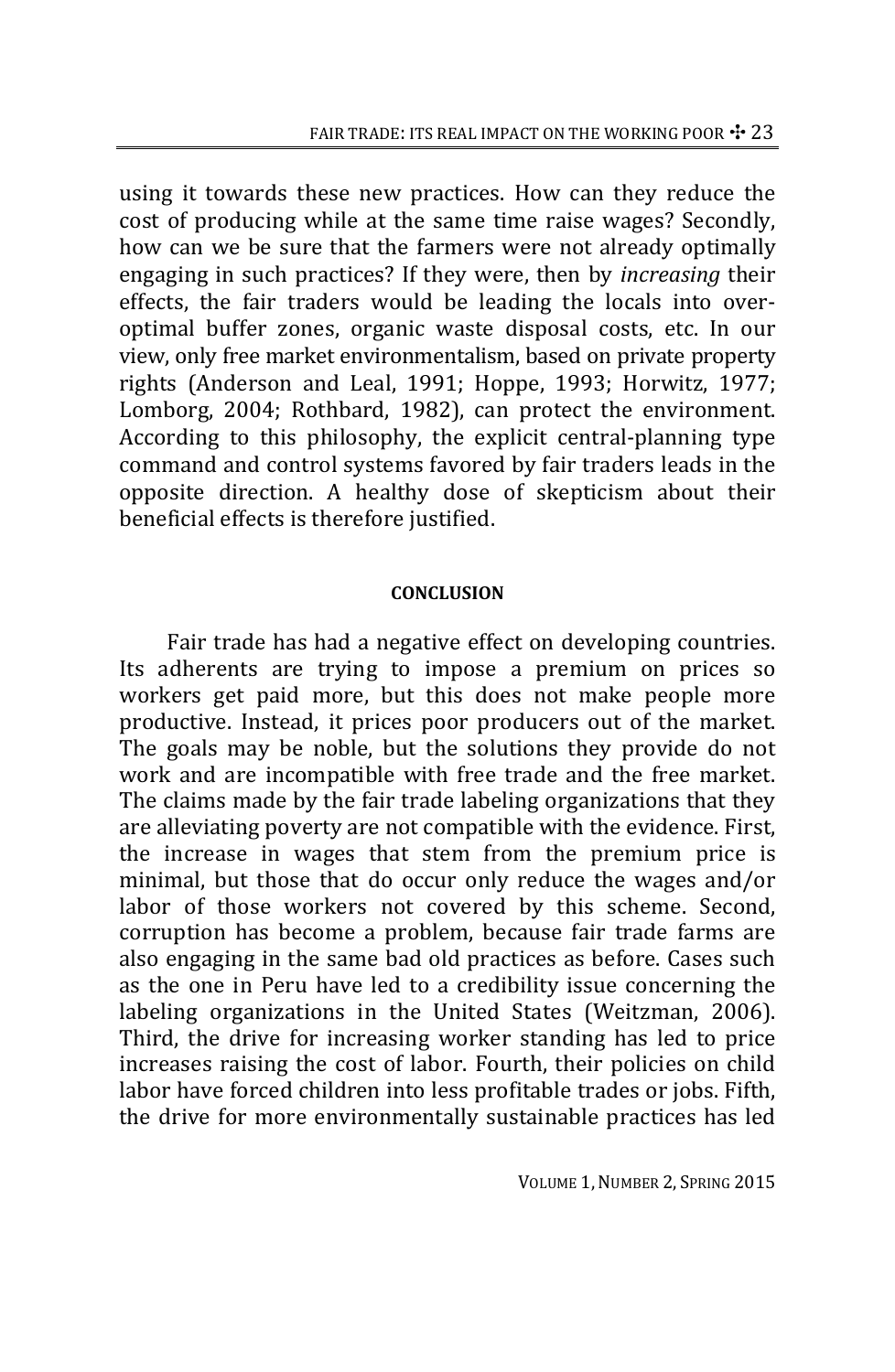to increase again in the cost of production. Finally, the distributive politics of fair trade concentrates benefits only among the interest groups of licensing agencies, certified farmers, and retailers, while it spreads the costs across the global economy.

In the view of Rothbard (1995), "Whenever anyone talks about 'fairness,' the average American had better look to his wallet. When social pressure groups invoke 'fairness,' it means that American business must be saddled with quotas for mandatory hiring or promoting of myriad special interest groups, depending on who can get themselves organized and win the ear of the politicians. When businessmen talk of 'fair trade' or 'fair competition,' it means that they are pressuring the government to use coercion to cartelize their industry, to restrict production, raise prices, and allow the flourishing of inefficient and uncompetitive practices. In business, the other guy, your competitor, if he is efficient and is successfully cutting into your business, is by definition engaging in 'unfair competition' and 'unfair trading practices.' Such strictures, of course and again by definition, never seem to apply to the subsidies *you* may be receiving from government or to these very cartel policies that you are calling for."

What is the future of the fair trade movement, as well as that of free trade? It is our view that economists predict the future to demonstrate they have a sense of humor. If they really knew what was going to happen, they would keep it to themselves, and engage in market behavior to enrich themselves. Nevertheless we shall engage in this past time, to show we are not without humor. What will happen to the fair trade movement? According to that old aphorism, "If a man is not a socialist at age 20, he has no heart; if he is still a socialist at age 50, he has no brain." Fair trade is an element of socialism; its success will depend, to a large degree, on demographics. The more young people there are relative to old, the more likely it is that fair trade will prosper. And, the very opposite pertains to the chances for laissez faire capitalism in general, and for free trade, the market's counterpart between nations.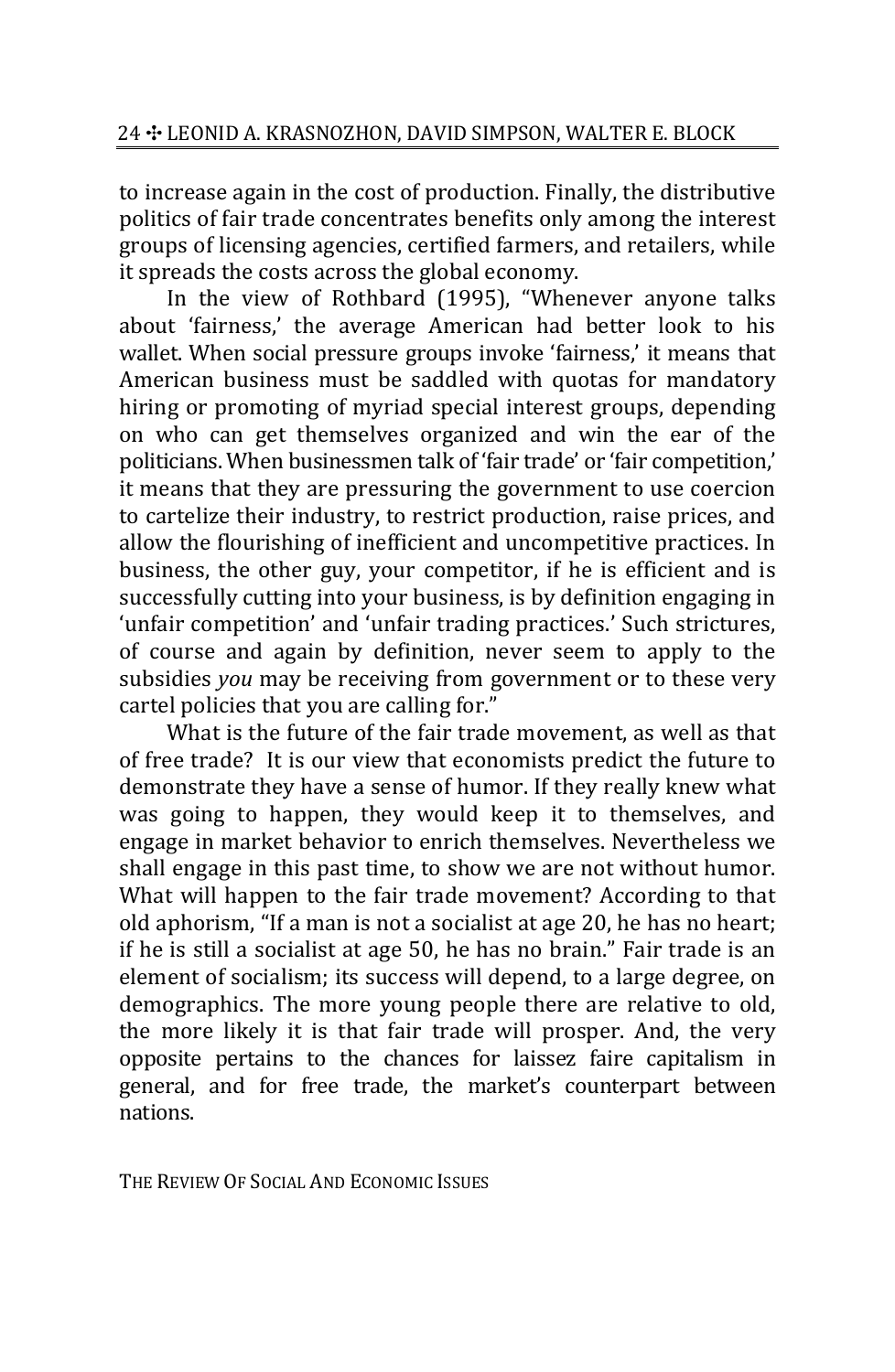#### **REFERENCES**

- Ades, Alberto and Rafael Di Tella. 1999. Rents, Competition, and Corruption. American Economic Review 89 (September): 982‐93.
- Aitken, Brian, Ann Harrison, and Robert Lipsey. 1996. Wages and Foreign Ownership: A Comparative Study of Mexico, Venezuela, and the United States. Journal of International Economics 40 (May): 345‐71.
- Anderson, Terry L., and Leal, Donald R. 1991. *Free Market Environmentalism*. San Francisco: Pacific Research Institute.
- Antweiler, Werner, Brian Copeland, and Scott Taylor. 2001. Is Free Trade Good for the Environment?. American Economic Review 91 (September): 877‐ 908.
- Bernhofen, Daniel and John Brown. 2005. Estimating the Comparative Advantage Gains from Trade: Evidence from Japan. American Economic Review 95 (1): 208‐25.
- Block, Walter E. 2000. "Protest! (For No Good Reason)," The Free Market, May, 18 (5), available online at; http://www.mises.org/ freemarket\_detail.asp? control=313.
- Block, Walter E. 2008 [1976]. *Defending the Undefendable*. Auburn, AL: The Mises Institute.
- Block, Walter E. 2008. *Labor Economics from a Free Market Perspective: Employing the Unemployable.* London, UK: World Scientific Publishing.
- Block, Walter E. 2011. Reply to Hellmer on Sweatshops. Journal of Libertarian Studies, 22: 719–39.
- Boltansky, Luc and Laurent Thevenot. 1991. *De la Justification. Les economies de la grandeur*. Gallimard: Nrf Essais.
- Booth, Philip M. and Linda Whetstone. 2007. Half a Cheer for Fair Trade. Economic Affairs, 27 (2): 29‐36.
- Broda, Christina and David Weinstein. 2006. Globalization and the Gains from Variety. Quarterly Journal of Economics 121(2): 541‐85.
- Dasgupta, Sumita, Benoit Laplante, Hua Wang, and David Wheeler. 2002. Confronting the Environment Kuznets Curve. Journal of Economic Perspectives 16(1): 147‐68.
- DeGregori, Thomas R. 2002. Child Labor or Child Prostitution?. October 8, available online at: http://www.cato.org/publications/commentary/child‐ labor‐or‐child‐prostitution.
- Edmonds, Eric and Nina Pavcnik. 2006. International Trade and Child Labor: Cross‐Country Evidence. Journal of International Economics 68(1): 115‐40.
- Equal Exchange. 2010. Behind the smokescreen: An investigation into Dole's banana plantations in Latin America. Available online at: http://www.judesfairtrade.ca/wp‐content/uploads/2011/12/Bananas‐ Case‐Study\_FT‐A‐Better‐Deal.pdf.
- Fair Trade Foundation. 2011. Who Needs Fair Trade?. Available online at: http://www.fairtrade.org.uk/what\_is\_fairtrade/who\_needs\_fairtrade.aspx.

VOLUME 1,NUMBER 2, SPRING 2015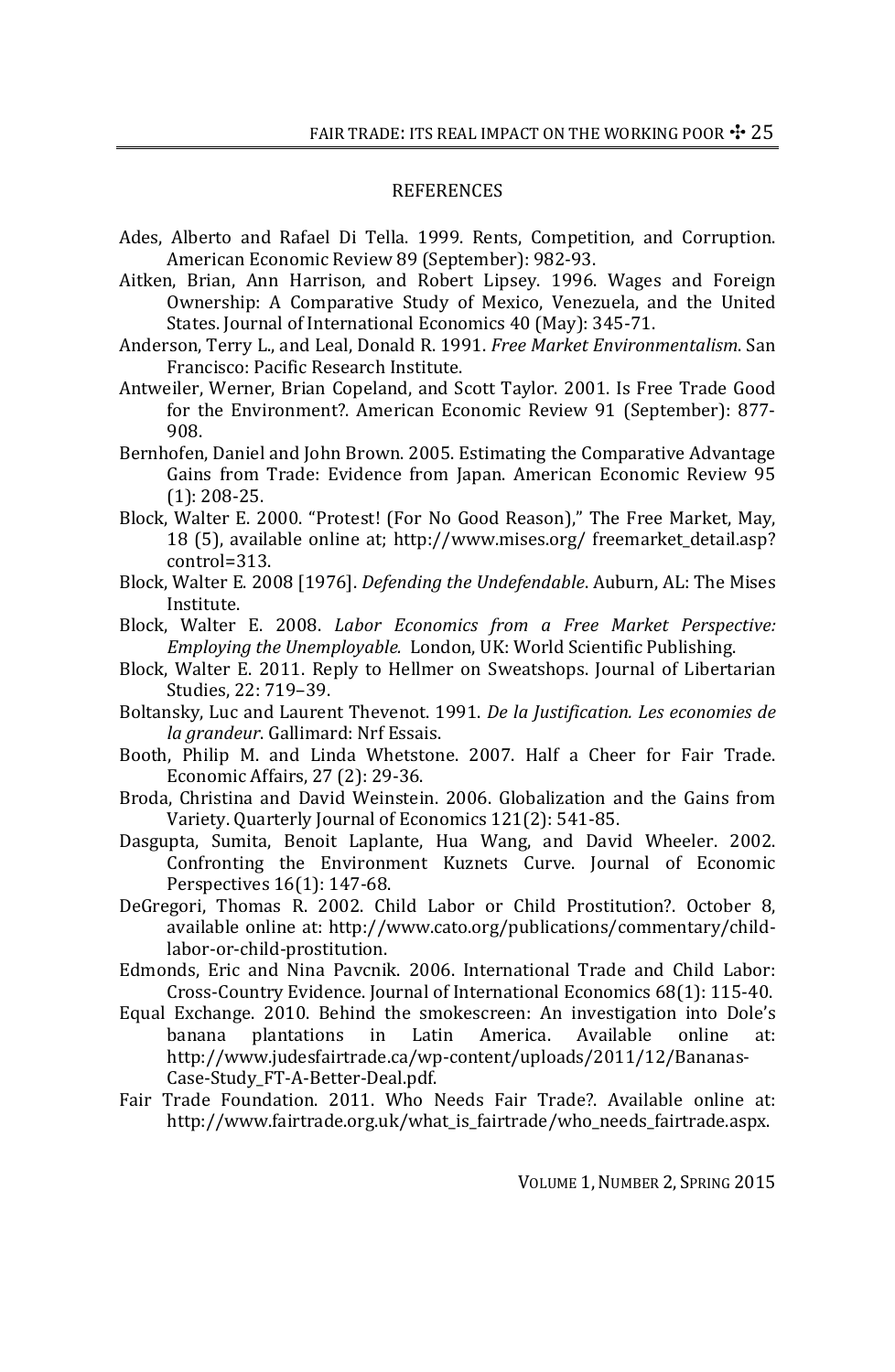## 26 + LEONID A. KRASNOZHON, DAVID SIMPSON, WALTER E. BLOCK

- Frankel, Jeffrey and Andrew Rose. 2005. Is Trade Good or Bad for the Environment? Sorting out the Causality. Review of Economics and Statistics 87(1): 85‐91.
- Greene, Zoe, Sally Henry, Coby Nathanson and Walter E. Block. 2007. Negative Impacts of Minimum Wage and anti‐Sweatshop Legislation. Humanomics 23(2): 83‐92.
- Grice‐Hutchinson, Marjorie. 1952. *The School of Salamanca*. Oxford, UK: Oxford University Press.
- Griffiths, P. 2011. Ethical Objections to Fairtrade. The Journal of Business Ethics 105(3): 357‐73.
- Grounds for Change. 2012. Learn about fair trade coffee. Available online at: http://www.groundsforchange.com/learn/fairtrade.php.
- Hoppe, Hans‐Hermann. 1993. *The Economics and Ethics of Private Property: Studies in Political Economy and Philosophy,* Boston: Kluwer.
- Hoppe, Hans‐Hermann. 2001. *Democracy The God That Failed: The Economics and Politics of Monarchy, Democracy, and Natural Order*, Rutgers University, N.J.: Transaction Publishers.
- Horwitz, Morton J. 1977. *The Transformation of American Law: 17801860*, Cambridge: Harvard University Press.
- Irwin, Douglas. 2005. Welfare Effects of Autarky: Evidence from the Jeffersonian Embargo of 1807‐1809. Review of International Economics 13(4): 631‐45.
- Irwin, Douglas. 2009. *Free Trade under Fire*. Princeton, NJ: Princeton University Press.
- *Kristof, Nicholas D. Kristof and Sheryl WuDunn. 2000. Two Cheers for Sweatshops. The New York Times, September 24; available online at: http://www.nytimes.com/ 2000/09/24/magazine/twocheersforsweatshops.html*.
- Krugman, Paul. 1997. In Praise of Cheap Labor, Bad Jobs and Bad Wages are better than No Jobs at All. Slate, March 21, available online at http://www.slate.com/articles/business/the\_dismal\_science/1997/03/in\_ praise\_of\_cheap\_labor.html.
- Krugman, Paul. 2001. Reckonings: Hearts and Heads. New York Times. April 22, available online at http://www.nytimes.com/2001/04/22/ opinion/ reckonings‐hearts‐and‐heads.html.
- Leibenluft, Jacob. 2008. Is Fair Trade Green? Making sense of sanctimonious product labels. Slate Magazine; October 21, available online at http://www.slate.com/articles/health\_and\_science/the\_green\_lantern/20 08/10/is\_fair\_trade\_green.html.
- Lindsey, Brink and Daniel Ikenson. 2003. *Antidumping Expose: The Devilish Details of Unfair Trade Law*. Washington, D.C.:Cato Institute.
- Lipsey, Robert and Sjoholm, Fredrik, 2004. Foreign direct investment, education and wages in Indonesian manufacturing. Journal of Development Economics, 73(1): 415‐22.
- Lomborg, Bjorn. 2004. *The Skeptical Environmentalist: Measuring the Real State of the World.* Cambridge, UK: Cambridge University Press.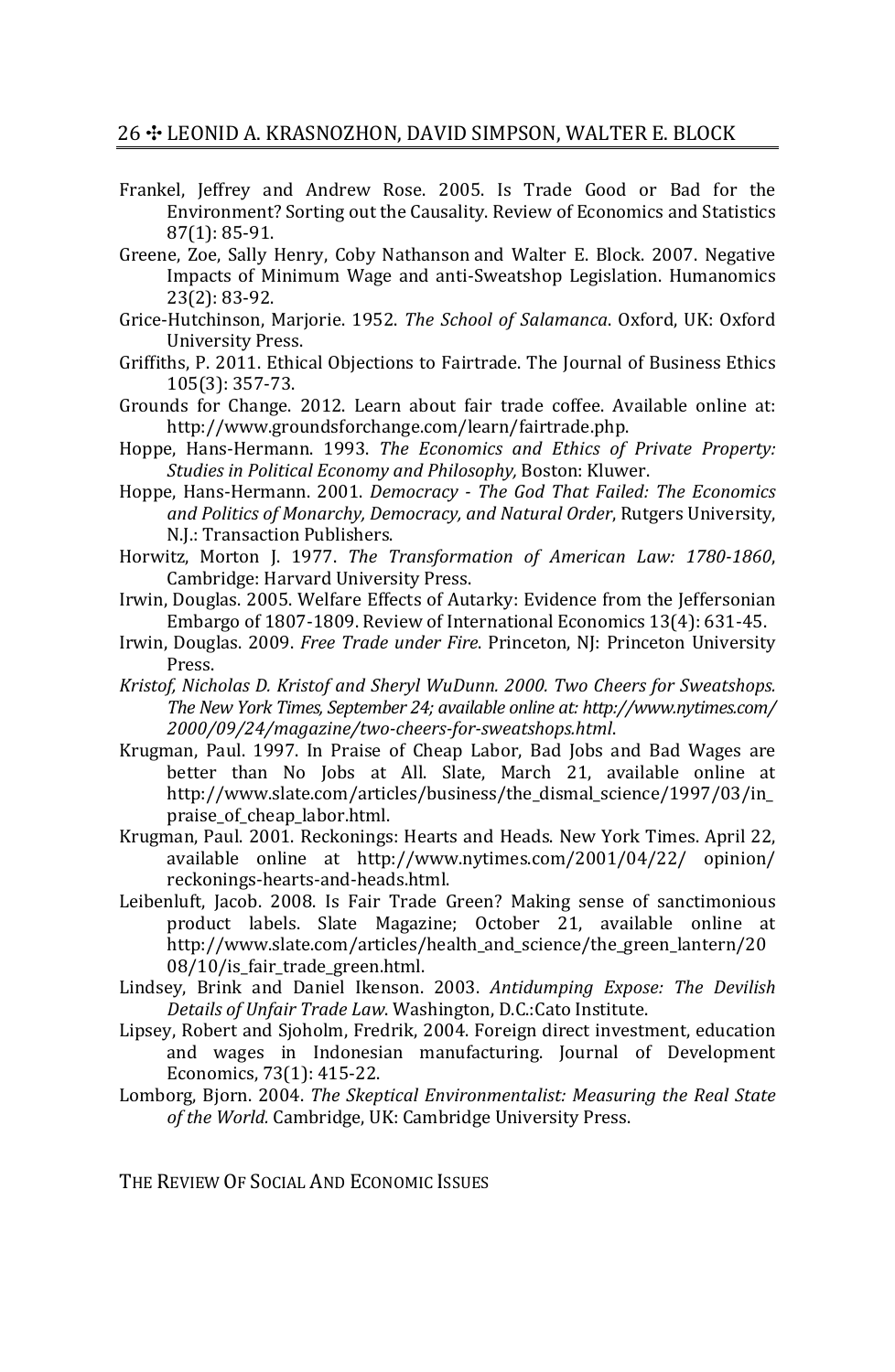- Macaulay, Thomas. 1900. *The Complete Writings of Lord Macaulay, vol. 18: Speeches and Legal Studies*. Boston: Houghton, Mifflin.
- Mansfield, Edward, Helen Miller, and Peter Rosendorff. 2000. Free to Trade: Democracies, Autocracies, and International Trade. American Political Science Review 94 (June): 305‐21.
- McGee, Robert W. and Walter E. Block. 1997. Ethical Aspects of Initiating Anti‐ Dumping Actions, International Journal of Social Economics, 24(6): 599-608.
- Mill, John Stuart. 1909 [1848]. *Principles of Political Economy*. London: Longmans.
- Myerson, Allen. 1997. In Principle, a Case for More 'Sweatshops'. New York Times, June 22. Available online at http://www.nytimes.com/ 1997/ 06/22/weekinreview/in‐principle‐a‐case‐for‐more‐sweatshops.html.
- Powell, Benjamin and Matt Zwolinski. 2012. The Ethical and Economic Case against Sweatshop Labor: A Critical Assessment. Journal of Business Ethics. 107(4): 449‐72.
- Powell, Benjamin, and David Skarbek. 2006. Sweatshop Wages and Third World Workers: Are the Jobs Worth the Sweat? Journal of Labor Research. 27(2): 263‐74.
- Powell, Benjamin. 2006. In Reply to Sweatshop Sophistries. Human Rights Quarterly 28(4): 1032‐42.
- Powell, Benjamin. 2014. *Out of Poverty: Sweatshops in the Global Economy*. Cambridge University Press: Cambridge, MA.
- Rallet, Allain, 1993. La théorie des conventions chez les économistes. Réseaux no.62 CNET, 43–60.
- Renard, Marie‐Christine. 2003. Fair Trade: Quality, Market, and Conventions*.* Journal of Rural Studies 19 (1): 87‐96.
- Rothbard, Murray N. 1982. Law, Property Rights, and Air Pollution, Cato Journal 2(1)/Spring. Reprinted in *Economics and the Environment: A Reconciliation*, edited by Walter E. Block, Vancouver: The Fraser Institute, 1990.
- Rothbard, Murray N. 1995. *MakingEconomicSense*. Auburn, AL: Mises Institute.
- Ruben, Ruerd. 2012. The Impact of Fair Trade Certification for Coffee Farmers in Peru. World Development 40(3): 570‐82.
- Sidwell, Marc. 2008. Unfair Trade. Adam Smith Institute, available online at: http://www.adamsmith.org/sites/default/files/images/pdf/unfair\_trade.pdf.
- Skarbek, David, Emily Skarbek, Brian Skarbek, and Erin Skarbek. 2011. Sweatshops, opportunity costs, and non‐monetary compensation: Evidence from El Salvador. American Journal of Economics and Sociology 71(3): 539‐56.
- Smith, Adam. 1976 [1776]. *An Inquiry into the Nature and Causes of the Wealth of Nations*. Oxford: Clarendon Press.
- Sowell, Thomas. 1982. Weber and Bakke and the presuppositions of 'Affirmative Action,' In *Discrimination, Affirmative Action and Equal Opportunity*, edited